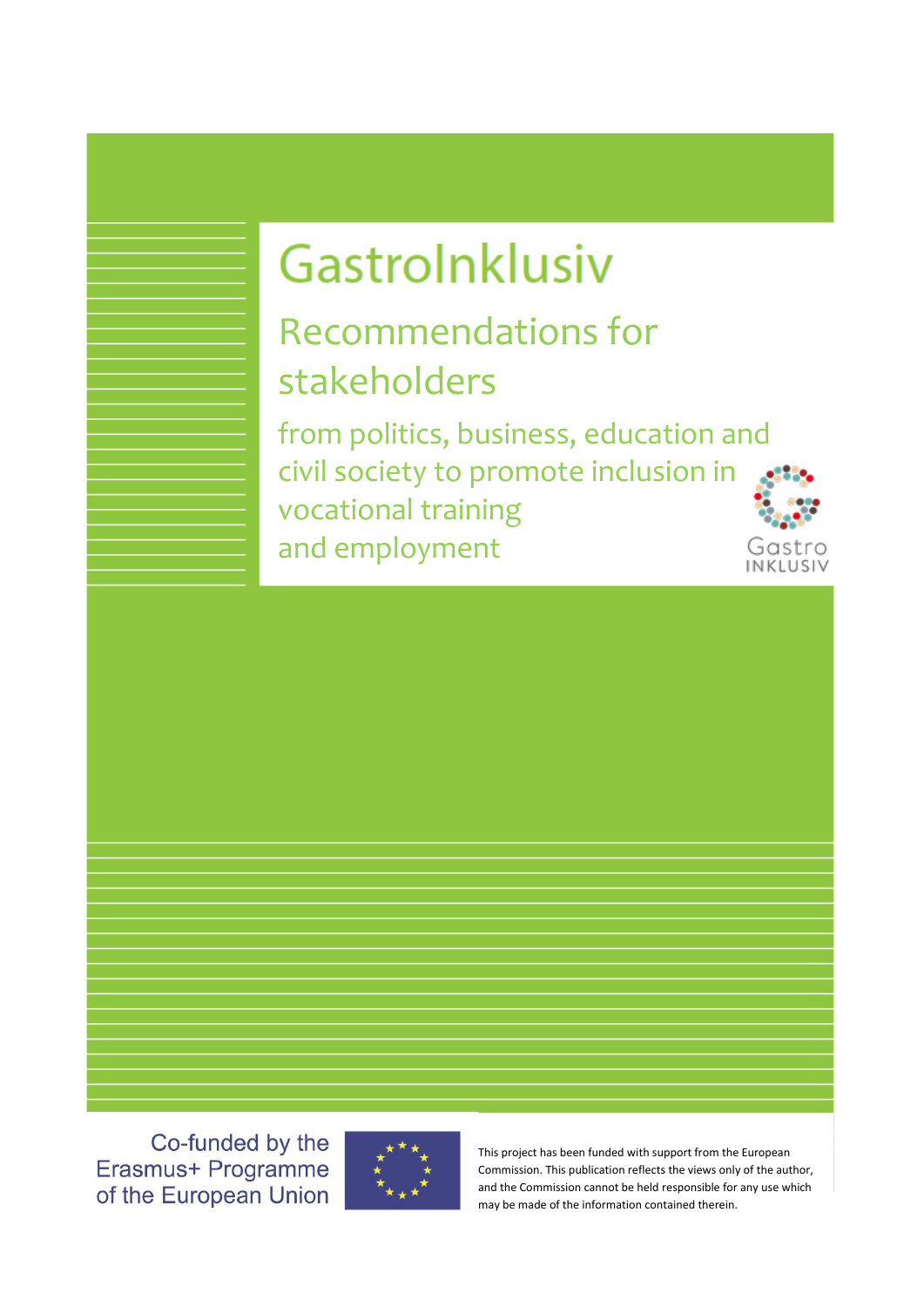

## **Imprint**

The recommendations for stakeholders from politics, business, education and civil society to promote inclusion in vocational training and employment were developed within the framework of the two-year project GastroINKLUSIV - New models for inclusive professional vocational training in VET schools (Programme Erasmus + / 2016-1-DE02-KA202-003266, Strategic Partnerships, www.gastroinklusiv.eu). The aim of the project was to showcase the opportunities for inclusive learning in vocational education and training in the field of gastronomy as an example. Vocational schools, educational actors and companies jointly developed learning models and formulated recommendations for vocational schools and companies.

#### **Project partners:**

**Berlin/Brandenburg (Germany):** Entwicklungspolitisches Bildungs- und Informationszentrum EPIZ e.V., BGZ Berliner Gesellschaft für internationale Zusammenarbeit mbH, BIS Netzwerk für betriebliche Integration und Sozialforschung e.V., Oberstufenzentrum Dahme-Spreewald, Hotel Palace Berlin

**Wien (Austria):** BAOBAB - Globales Lernen, Berufsschule für Gastgewerbe, Kuratorium Wiener Pensionisten-Wohnhäuser

**Vicenza (Italy)**: Eurocultura, Vocational school Pia Societá San Gaetano, Winery Vignaioli Contrá Soarda

This project has been funded with support from the European Commission. This publication reflects the views only of the author, and the Commission cannot be held responsible for any use which may be made of the information contained therein.

**Publisher:** Entwicklungspolitisches Bildungs- und Informationszentrum EPIZ e.V.

#### **Authors:**

Martina Bausch und Joachim Radatz, Netzwerk für betriebliche Integration und Sozialforschung e.V. (Germany), [www.bisev-berlin.de](http://www.bisev-berlin.de/)

Janika Hartwig, Entwicklungspolitisches Bildungs- und Informationszentrum EPIZ e.V. (Germany), www.epiz-berlin.de

Grazyna Wittgen, BGZ Berliner Gesellschaft für internationale Zusammenarbeit mbH (Germany), www.bgz-berlin.de

Bernd Faas, Eurocultura (Italy), [www.eurocultura.it](http://www.eurocultura.it/)

Magdalena Emprechtinger, BAOBAB - GLOBALES LERNEN (Austria)[, www.baobab.at](http://www.baobab.at/)

In close cooperation with all project partners



Berlin, August 2018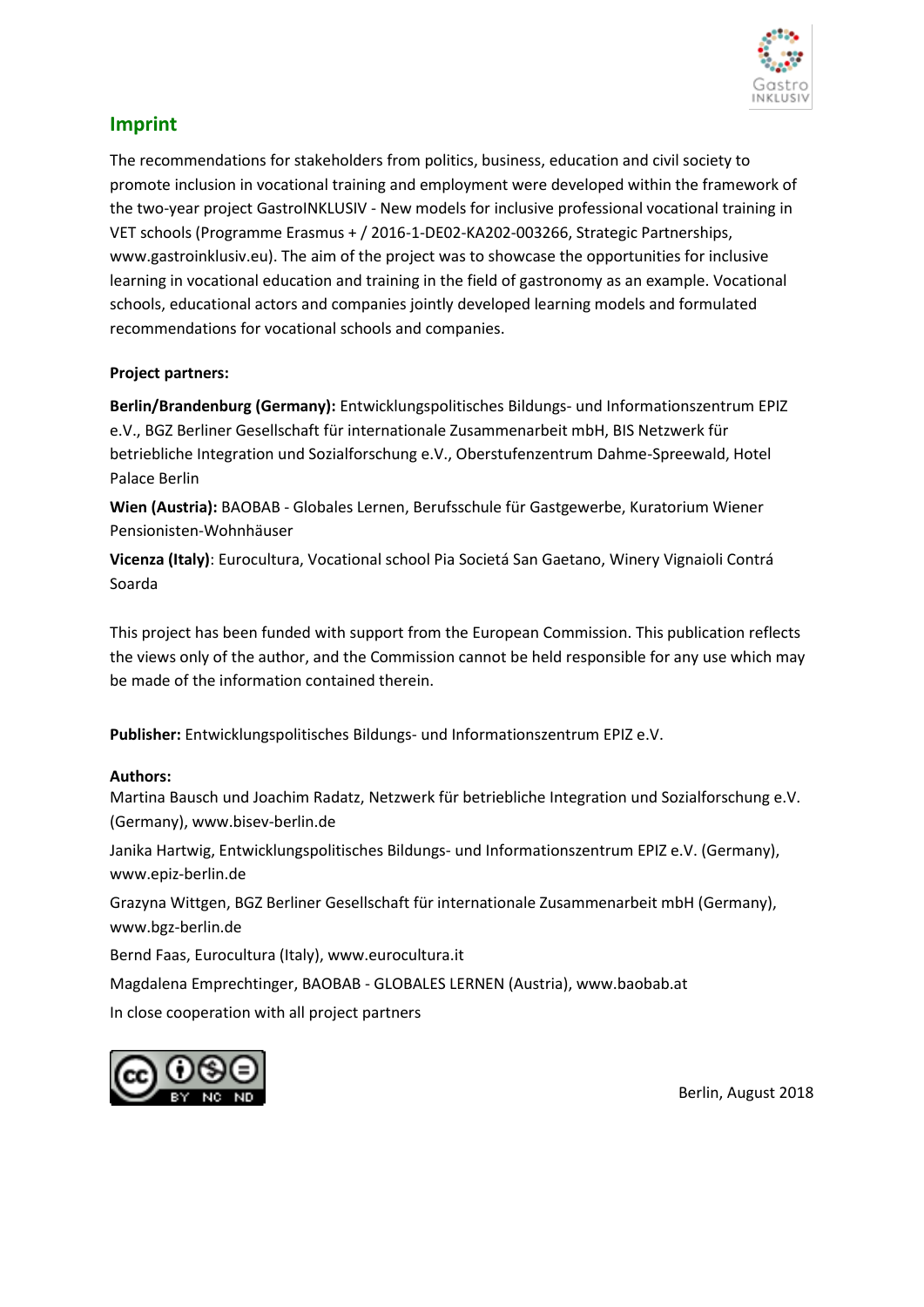

# **Table of contents**

| 1. |       |                                                                                                |
|----|-------|------------------------------------------------------------------------------------------------|
| 2. |       | Inclusive vocational training in education systems of Germany, Italy and Austria 3             |
|    |       |                                                                                                |
|    |       |                                                                                                |
|    |       |                                                                                                |
| 3. |       |                                                                                                |
|    |       |                                                                                                |
|    |       | 3.2 Training companies & cooperation between vocational school and companies 11                |
| 4. |       | Recommendations for the regional & national level for stakeholders from politics and business  |
|    |       |                                                                                                |
|    |       |                                                                                                |
|    |       | 4.2 Teacher training institutes/advanced education institutions for teachers, science/research |
|    |       |                                                                                                |
|    | 4.2.1 |                                                                                                |
|    | 4.2.2 | Securing advanced training/educational provisions for training personnel  15                   |
| 5. |       |                                                                                                |
| 6. |       |                                                                                                |
| 7. |       |                                                                                                |
| 8. |       |                                                                                                |
| 9. |       |                                                                                                |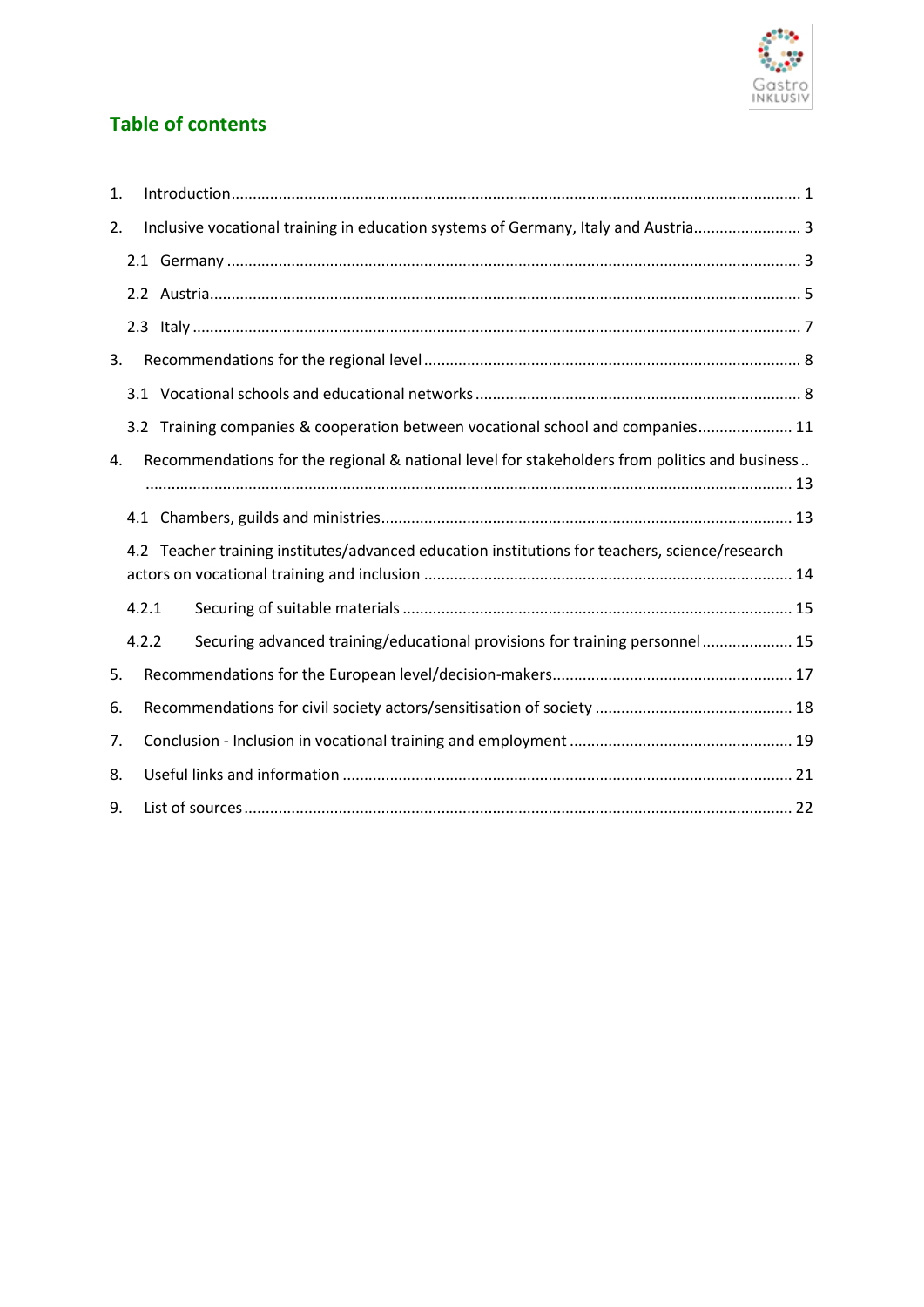

# <span id="page-3-0"></span>**1. Introduction**

The aim of the EU project "GastroINKLUSIV - New models for inclusive professional vocational training in VET schools" was to identify approaches for strengthening an inclusive culture in vocational schools and companies. The aim was to improve access for trainees with cognitive, language and learning difficulties to training and work and to strengthen joint learning.

The project summarised lessons learnt on framework conditions and current developments in education and employment in the participating countries - Germany, Italy and Austria - as well as findings on promoting and inhibiting factors.

In the course of the project, potentials for improvement and approaches to inclusion in vocational schools became visible in all three countries. Despite differing traditions and differences in the vocational training systems, especially between Germany/Austria compared to Italy, we found that the need for action in the implementation of inclusion in the area of vocational training had many things in common for all countries. The strict separation of the recommendations explicitly by country was therefore only applicable to a limited extent.

The lessons learnt are based on numerous activities of all partners as well as on exchanges of experience with training companies, specialist teachers and education experts who were actively involved in thematic project workshops, conferences or the implementation of tests and the development of materials. The lessons learnt also relate to the good practices of the partner countries that our partners have selected. They are presented in the Good practice paper on inclusion in vocational schools and companies (*"Good-Practice-Papier zu Inklusion in Berufsschule und Betrieb"*) developed in the project.

More detailed suggestions and hints on how to deal with inclusion in subject teaching are also described in other project materials. These are:

- 1) the guidelines with recommendations for the development of inclusive learning material for vocational subject teaching *("Leitfaden mit Empfehlungen zur Entwicklung von inklusivem Lernmaterial für den beruflichen Fachunterricht"*),
- 2) the brochure recipes for success inclusive learning materials for sustainable gastronomy (*"Erfolgsrezepte Inklusive Lernmaterialien für eine nachhaltige Gastronomie"*) and
- 3) innovative learning units for subject-oriented inclusive learning in vocational training.

The teaching materials developed within the framework of the project and the experience gained from the multiplier events can be used as a basis for developing a training concept that can be used in teacher training in schools. An adaptation for "related" professions is possible and sensible.

The present recommendations are not scientific studies, but lessons learnt from the close, direct exchange of experiences from daily work and the mutual acquaintance with methods and teaching materials of the participating countries. They can also be transferred to other sectors irrespective of the thematic focus.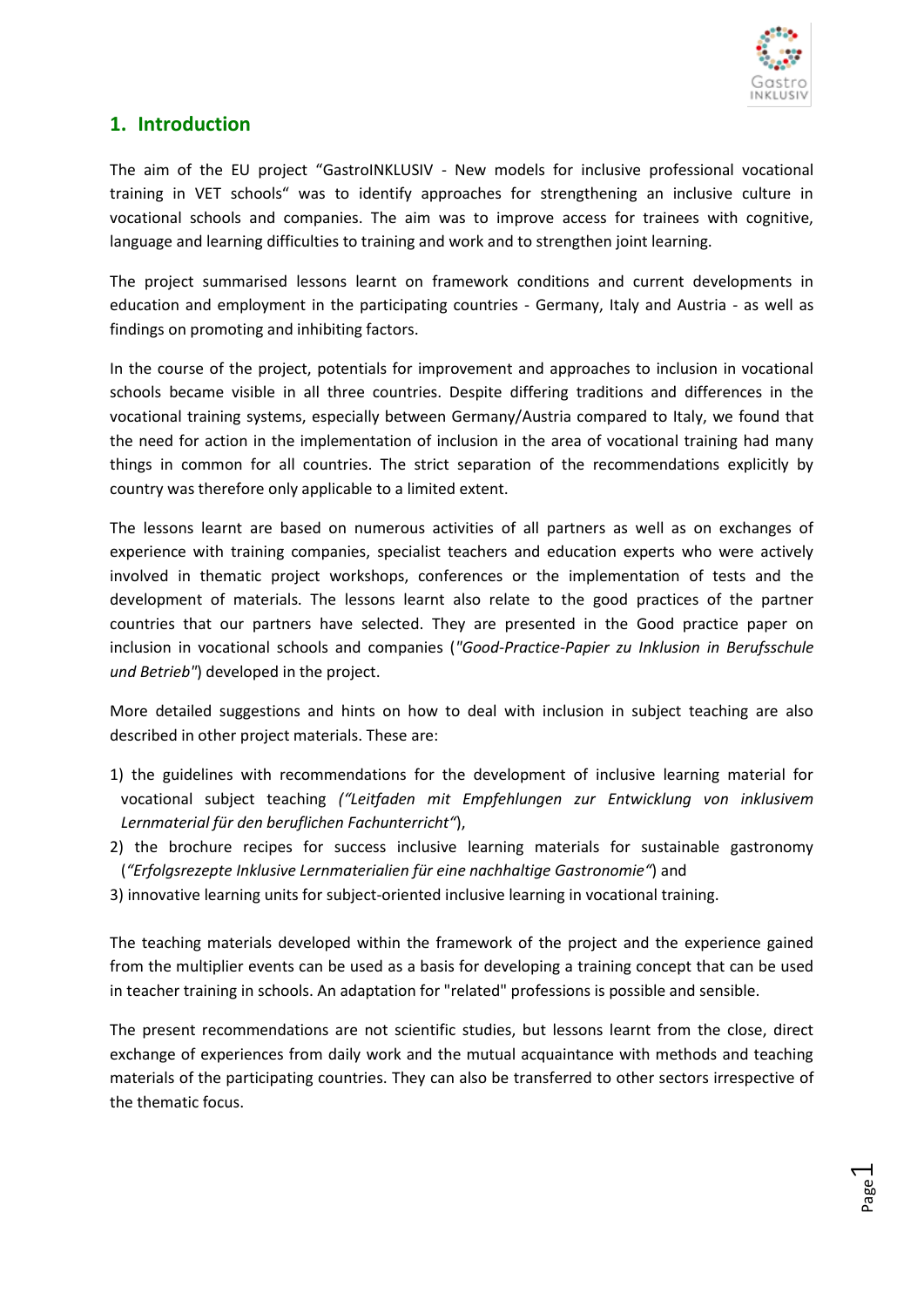

The consideration of the latest scientific studies and legal regulations accompanied our activities right from the start of the project and formed part of the exchange of content within the project partnership. During the dialogue, the project was supported by a strategic advisory board, whose members are also decision-makers in the fields of vocational training, inclusive learning and the training and continuing education of people with special needs. This ensured that the operational and strategic partners in their regions could jointly approach the important stakeholders who have an influence on developments in vocational training.

As a result, various stakeholder groups (at local, regional and national level) and the opportunities, which they see for improving inclusion in vocational training and for supporting vocational schools in implementing inclusion could be addressed. This enabled us to better reflect and define the current need for action in the collection of lessons learnt.

Our recommendations are addressed to:

- Vocational schools and educational networks
- Teacher training institutes/institutions of advanced education for teachers, actors from the field of science/research on vocational training and inclusion
- Economic actors: (training) companies, trade associations (in Italy also the chambers) and employee representatives/trade unions
- Regulatory bodies responsible for vocational training (sovereign function): ministries, school administrations, chambers (only Germany/Austria) and school politicians
- civil society actors active in education and inclusion, their networks and associations

We would be pleased if our suggestions are helpful and are used sustainably.

Your GastroINKLUSIV-team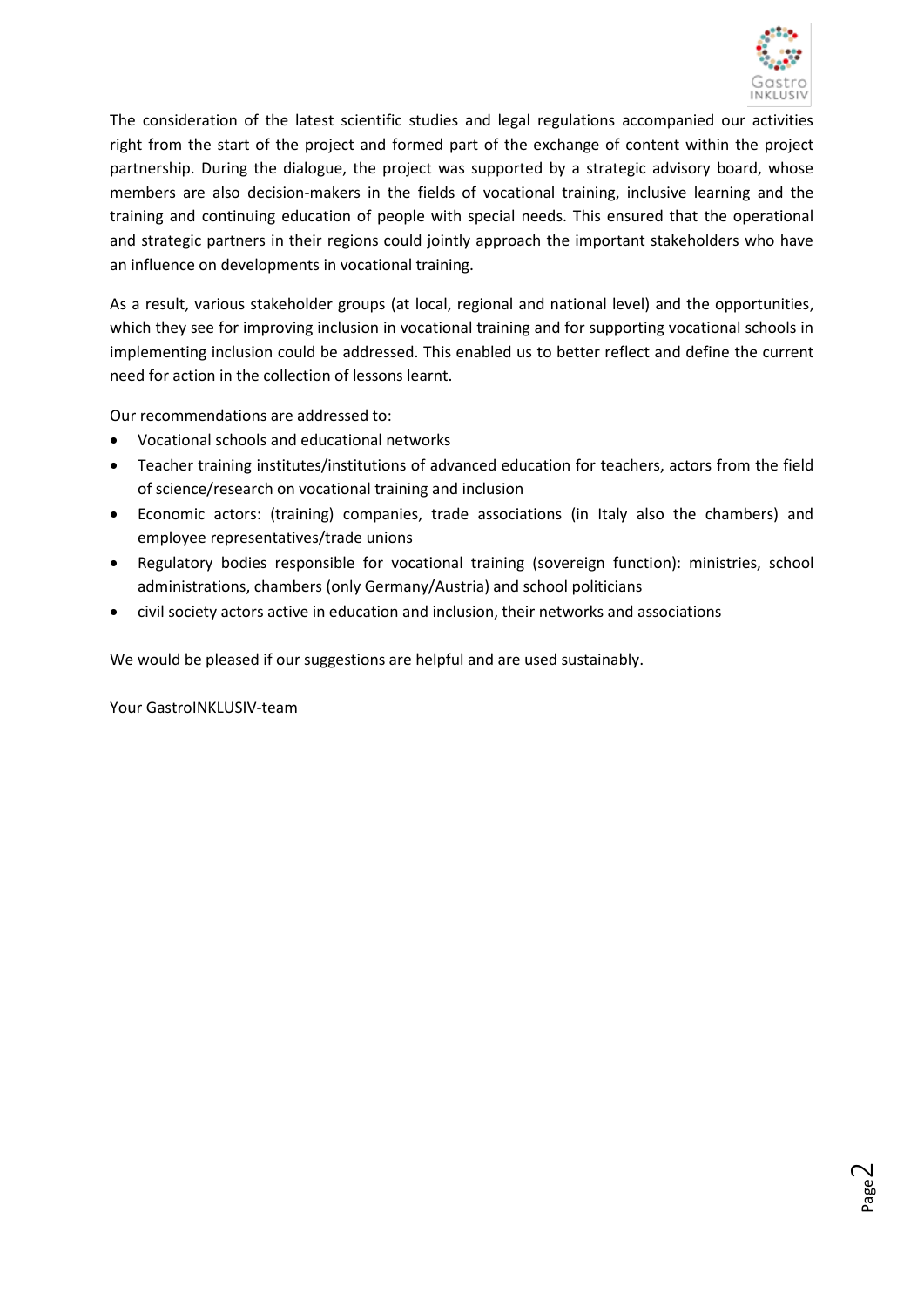

# <span id="page-5-0"></span>**2. Inclusive vocational training in education systems of Germany, Italy and Austria**

### <span id="page-5-1"></span>**2.1 Germany**

According to §1 of the German Vocational Training Act (BBiG), vocational training in Germany includes vocational training preparation, vocational training, advanced vocational training and vocational retraining. Vocational training generally takes place in the dual system, in which the training company and the vocational school are the training partners. In addition, some occupations are trained school-based (full-time vocational school). The initial training takes place in staterecognised training occupations with nationwide uniform standards and imparts the necessary vocational competence for the transition to the labour market<sup>1</sup>.

#### Training schemes for people with disabilities

The United Nations Convention on the Rights of Persons with Disabilities of 13 December 2006 was ratified by the Federal Republic of Germany on 26 March 2009, making it binding. This also affects the education system and recruitment practices.

For people with disabilities who are not or not yet able to meet the requirements of a so-called full training in accordance with §4 BBiG or §25 Handwerksordnung-HwO (crafts code), it is possible to carry out so-called theory-reduced training schemes in accordance with §66 BBiG and §42m HwO. These trainings are derived from the training regulations for the so-called full occupations. The Framework Regulations for Training Regulations for Disabled People pursuant to §66 BBiG/ §42m HwO (*"Rahmenregelung für Ausbildungsregelungen für behinderte Menschen gemäß § 66 BBiG/§*  42m HwO" (2010)<sup>2</sup> published by the main committee of the Federal Institute for Vocational Education and Training (*Bundesinstitut für Berufsbildung BIBB*) provides information on the development of these training schemes and proposes the uniform designation "specialist practitioner" (*"Fachpraktiker"*).

§42m HwO and §66 BBiG are identical:

For disabled persons for whom training in a recognised training occupation is not an option due to the nature and severity of their disability, the responsible authorities shall, at the request of disabled persons or their legal representatives, draw up training regulations in accordance with the recommendations of the main committee of the Federal Institute for Vocational Education and Training. The training content should be developed from the content of recognised training occupations, taking into account the situation and development of the general labour market. In the application pursuant to sentence 1, evidence of a training opportunity in the intended training scheme must be provided.

**.** 

<sup>1</sup> Further information is available at[: https://www.bmbf.de/de/berufliche-bildung-69.html](https://www.bmbf.de/de/berufliche-bildung-69.html)

<sup>&</sup>lt;sup>2</sup> The framework for training schemes for people with disabilities as set out in § 66 BBiG/§ 42m Hw[O http://www.bibb.de/dokumente/pdf/HA136.pdf](http://www.bibb.de/dokumente/pdf/HA136.pdf)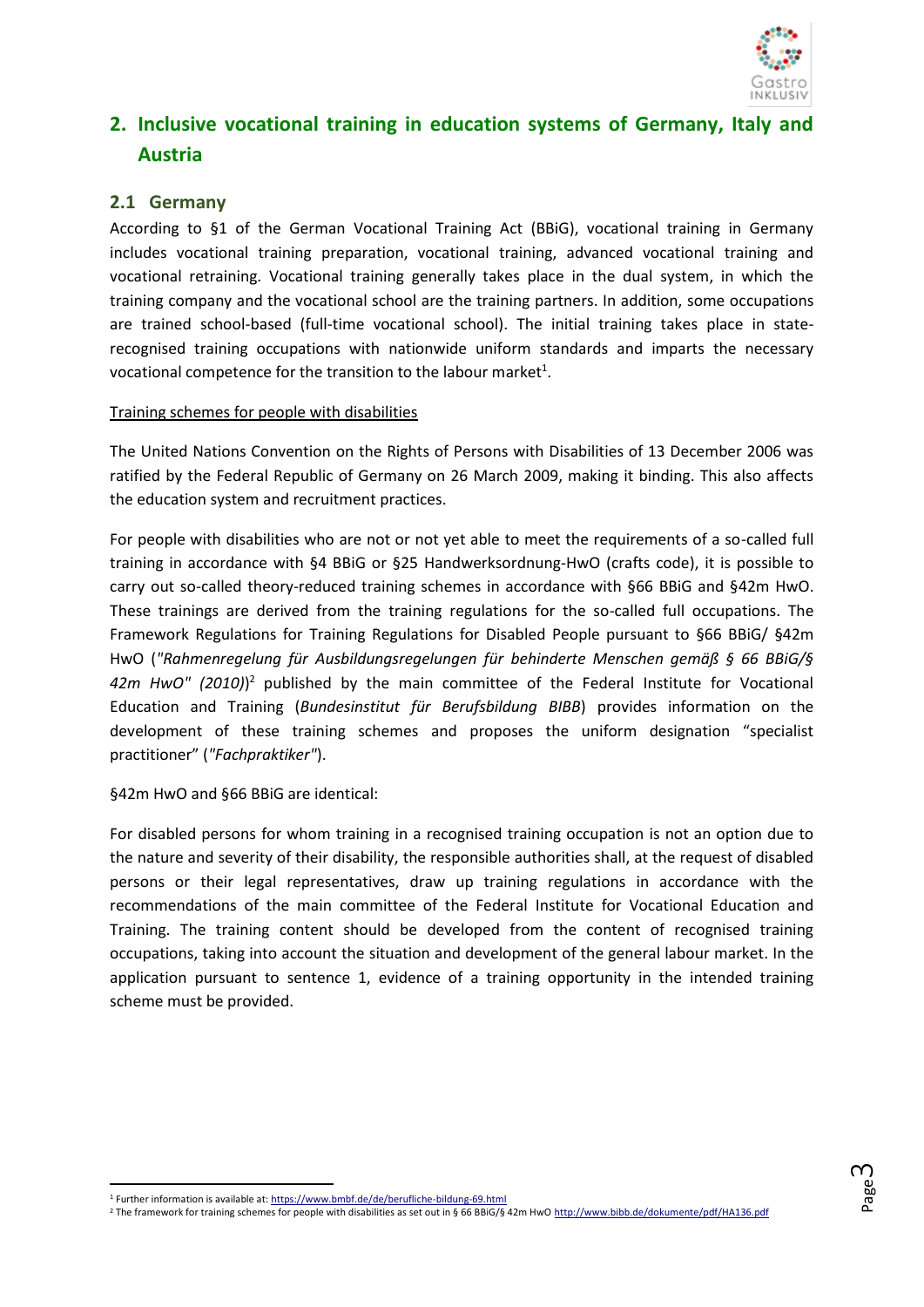

(*"Für behinderte Menschen, für die wegen Art und Schwere ihrer Behinderung eine Ausbildung in einem anerkannten Ausbildungsberuf nicht in Betracht kommt, treffen die zuständigen Stellen auf Antrag der behinderten Menschen oder ihrer gesetzlichen Vertreter oder Vertreterinnen Ausbildungsregelungen entsprechend den Empfehlungen des Hauptausschusses des Bundesinstituts für Berufsbildung. Die Ausbildungsinhalte sollen unter Berücksichtigung von Lage und Entwicklung des allgemeinen Arbeitsmarktes aus den Inhalten anerkannter Ausbildungsberufe entwickelt werden. Im Antrag nach Satz 1 ist eine Ausbildungsmöglichkeit in dem angestrebten Ausbildungsgang nachzuweisen."*) *3*

The Vocational Training Act lists this target group exclusively for vocational training preparation (§68 BBiG) and describes the participants in Paragraph 1 as persons whose level of development does not yet give reason to expect successful training in a recognised training occupation (*"(...) Personen, deren Entwicklungsstand eine erfolgreiche Ausbildung in einem anerkannten Ausbildungsberuf noch*  nicht erwarten lässt")<sup>4</sup>. This must be accompanied by comprehensive socio-educational support and assistance.

In general, however, inclusive practice in the field of education is focused on primary schools and general schools. For example, a new framework curriculum was introduced in Berlin and Brandenburg for the 2017/2018 school year, which opens up opportunities for differentiated instruction for grades 1-10 and focuses on developing student's skills. Even though this is very welcome, the reforms in vocational training and integration into the labour market continue to fall short of expectations.

Among other things, following plans and actions serve the implementation of inclusion in the education system:

- 1) The Federal Government's National Action Plan for the implementation of the UN Convention on the Rights of Persons with Disabilities (Federal Ministry of Labour and Social Affairs)<sup>5</sup>
- 2) The committee for questions of disabled persons and the unit vocational training of disabled persons - committees of the Federal Institute for Vocational Education and Training,
- 3) Cooperation networks of people responsible for education, e.g. BIBB with universities (see BIBB Cooperation Agreement with the Münster University of Applied Sciences [\(https://www.bibb.de/de/67149.php\)\)](https://www.bibb.de/de/67149.php))

4) Actions such as Aktion Mensch (publishes the annual Inclusion Barometer). In cooperation with the Handelsblatt Research Institute, Aktion Mensch has been conducting surveys since 2013 (including surveys in easy language (*Leichte Sprache*)) that provide a picture of the current degree of inclusion of people with disabilities in the primary labour market.

5) Monitoring body [\(https://www.institut-fuer-menschenrechte.de/monitoring-stelle-](https://www.institut-fuer-menschenrechte.de/monitoring-stelle-%20un-brk/) un-brk/)

The "Berlin Inclusion Prize", which is awarded annually by the Integration Office to companies that work particularly inclusive, should be mentioned here as good practice.

<sup>1</sup> <sup>3</sup> An analysis of the existing training schemens can be found at: [https://www.bibb.de/veroeffentlichungen/de/publication/show/id/2082,](https://www.bibb.de/veroeffentlichungen/de/publication/show/id/2082) a discussion on the "inclusion suitability" of trainings for specialist practitioners can be found at: [http://www.bwpat.de/ht2013/ft05/vollmer\\_ft05-ht2013.pdf](http://www.bwpat.de/ht2013/ft05/vollmer_ft05-ht2013.pdf)

<sup>4</sup> [http://www.gesetze-im-internet.de/bbig\\_2005/\\_\\_68.html](http://www.gesetze-im-internet.de/bbig_2005/__68.html)

<sup>5</sup> <https://www.bmas.de/DE/Service/Medien/Publikationen/a740-aktionsplan-bundesregierung.html>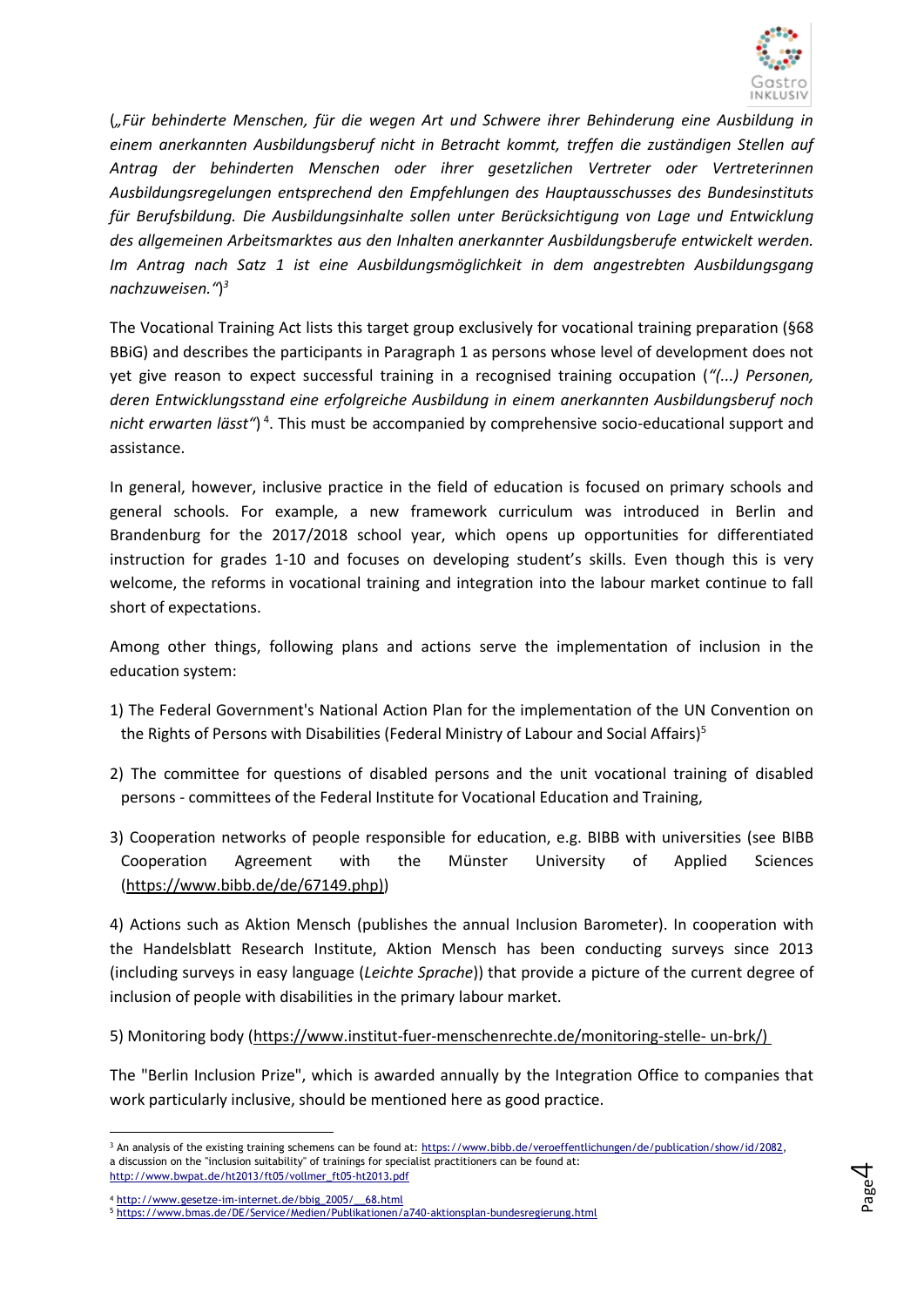

Companies of a certain size are obliged to hire employees with severe disabilities. Companies that do not do this must pay a special levy, which is administered by a federal authority of the Federal Ministry of Health (BMG) and operationally by the integration offices and employment agencies. This special levy is to be used to enable people with disabilities to participate in working life. From this "pot", investment benefits and integration and wage cost subsidies are paid to companies and the affected employees. Austria has comparable systems to Germany.

### <span id="page-7-0"></span>**2.2 Austria**

As in Germany, vocational training is obtained in Austria in the dual system or by attending vocational secondary or higher schools.

Integrative Vocational Training (IBA)<sup>6</sup> has been available to young people with learning difficulties and/or disabilities since 2003. Within Integrative Vocational Training, a trainee has the opportunity to complete a so-called "extended training" or a "partial qualification training"<sup>7</sup>. "Vocational training assistance" supports the entire duration of integrative vocational training - it accompanies the trainee and the company throughout the entire training period and mediates between the young person, the company and the vocational school. In the case of extended trainings, the training period is usually extended by one year, in exceptional cases by two years (ibid.).

The target group of the IBA are persons who could not be placed in a regular training by the Public Employment Service and to whom one of the following prerequisites applies (§ 8b 4 BAG)<sup>8</sup>:

- Persons who had special educational needs at the end of compulsory schooling and were at least partly taught according to the curriculum of a special school or
- Persons without a lower secondary school leaving certificate or with a negative lower secondary school leaving certificate or
- People with disabilities within the meaning of the Disabled Persons Employment Act (*Behinderteneinstellungsgesetz*) or the respective Land Disabled Persons Act (*Landesbehindertengesetz*) or
- Persons from whom it must be assumed, within the framework of a vocational orientation measure or due to unsuccessful placement in a training relationship pursuant to §1, that no regular training place within the meaning of §1 can be found for them in the foreseeable future for reasons exclusively attributable to the person (ibid.).

The final training examination can be taken at the end of the training period. In a partial qualification training, only parts of an occupation are learned. The training period is determined for the individual young person and amounts from one to three years (see  $\frac{7}{1}$ ). Depending on the content of the training, they have the right to attend vocational school. Both the "extended training" and the "partial qualification training" can be completed in regular training companies or in cross-company training facilities.

1

<sup>&</sup>lt;sup>6</sup> [http://www.ams.at/\\_docs/900\\_integrative\\_berufsausbildung.pdf](http://www.ams.at/_docs/900_integrative_berufsausbildung.pdf)

<sup>7</sup> <https://ams.brz.gv.at/arbeitundbehinderung/data/152.html>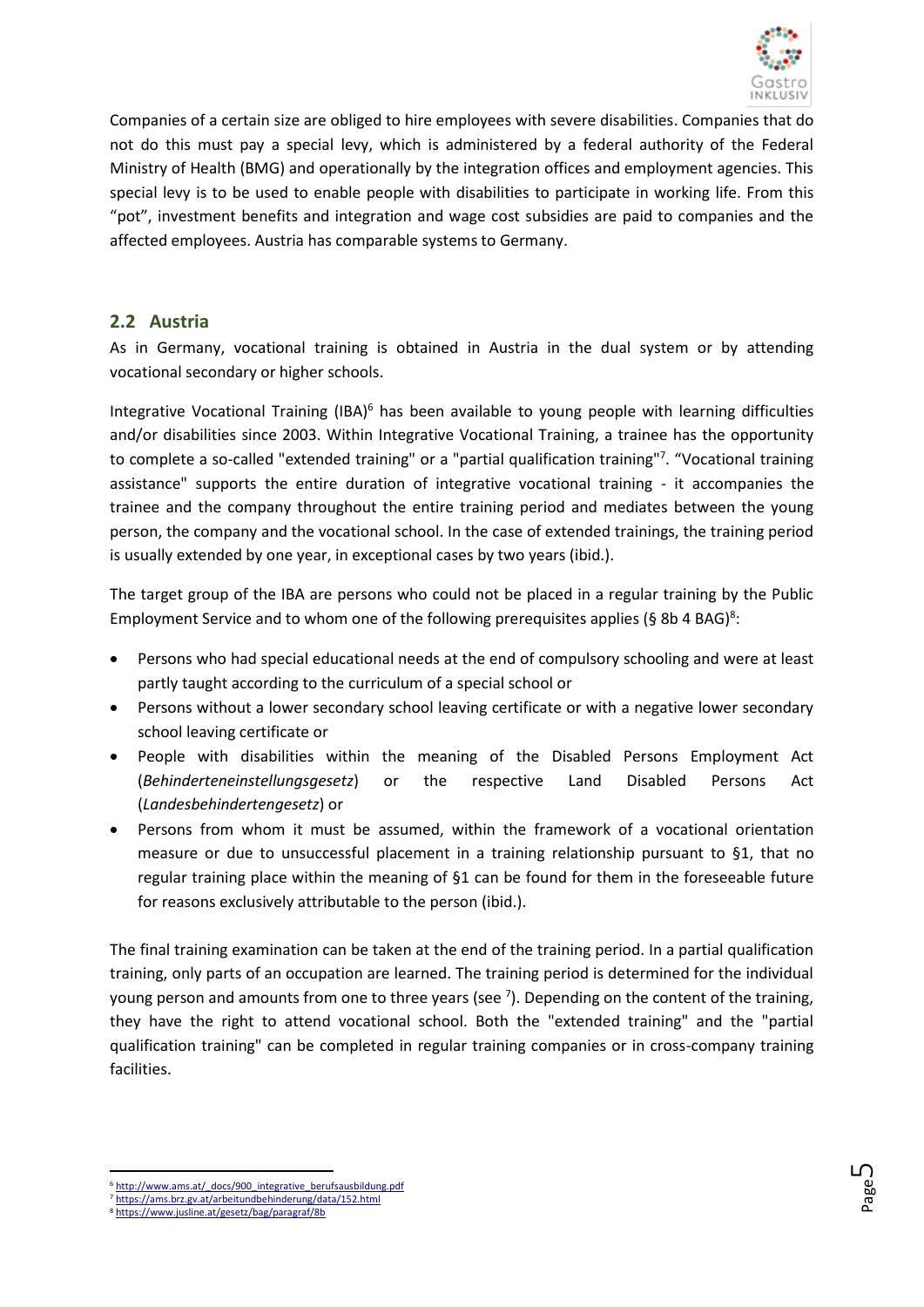

Another specific measure in the transition from school to working life is "youth coaching". It is offered by the Social Ministry Service for all young people who, for reasons other than disability, need assistance or counselling and support during further vocational training and entry into working life.

Since 2014, the measure "AusbildungsFit" under the name "Produktionsschule" has been offered throughout Austria as an essential component of youth labour market policy in order to keep young people, who are excluded and at risk of exclusion, longer and more successfully in the (training) education system. The "Produktionsschule" is an offer that follows on from youth coaching. Young people with missing social competences and culture techniques are to get the possibility of acquiring missed basic qualifications and social skills retrospectively<sup>9</sup>. The "Produktionsschule" is aimed at young people up to the age of 21 or up to the age of 24 (all young people with disabilities or special educational needs, learning disabilities, social or emotional impairments) who want to complete vocational training and whose career aspirations seem clear and feasible at the present time.

2016/2017 a "compulsory training to 18" similar to compulsory schooling was introduced. It stipulates that youths up to the age of 18 and youths with disabilities, impairments and/or chronic illnesses up to the age of 24 must be in a school-based or in-company training relationship leading to a recognised qualification. Exceptions are young asylum seekers.

The Federal Government's report on the situation of people with disabilities in Austria states that although integrative vocational training has improved opportunities in the field of vocational education, young people with disabilities and low qualifications are particularly hit hard by unemployment. This applies above all to young people with severe disabilities and young people with mental disorders or illnesses.

In Austria, the Federal Ministry of Labour, Social Affairs, Health and Consumer Protection is the central coordinating body. The Federal Office for Social Affairs and Disability (BSB), together with its regional offices, is responsible for the operational task of regional coordination. The Labour Market Service (AMS) is involved, as are the social insurance institutions, the federal states and project executing agencies to implement measures. Overall, the Austrian situation is still strongly determined by the demarcation between competences of federal government and federal states, labour and social insurance law on the one hand and assistance for the disabled on the other hand, which sometimes makes transitions and cooperation more difficult.

Since Integrative Vocational Training was legally anchored in 2003, vocational schools have endeavoured to fulfil school integration of students with disabilities. Three to five trainees who complete a partial qualification attend the vocational school together with trainees who aspire to a regular training. In these classes, additional accompanying teachers are employed and, where possible, the number of students in the respective class is also reduced. However, an evaluation study (Heckl/ Dörflinger/ Dorr et al. 2008) showed that in some federal states in which a large number of trainees complete an IBA, there are too few accompanying teachers available. As a result, special classes for trainees who complete an IBA are established in order to be able to respond more specifically to the needs of integrative trainees and to provide them with more targeted support.

Some of the classes are continued until the end of the training (ibid., 87). Developments of this kind contradict both the original idea of the IBA and the demands of Inclusive School.

**.** 

<sup>9</sup> <https://www.sozialministeriumservice.at/site/Arbeitsmarktprojekte/NEBA/Produktionsschule/>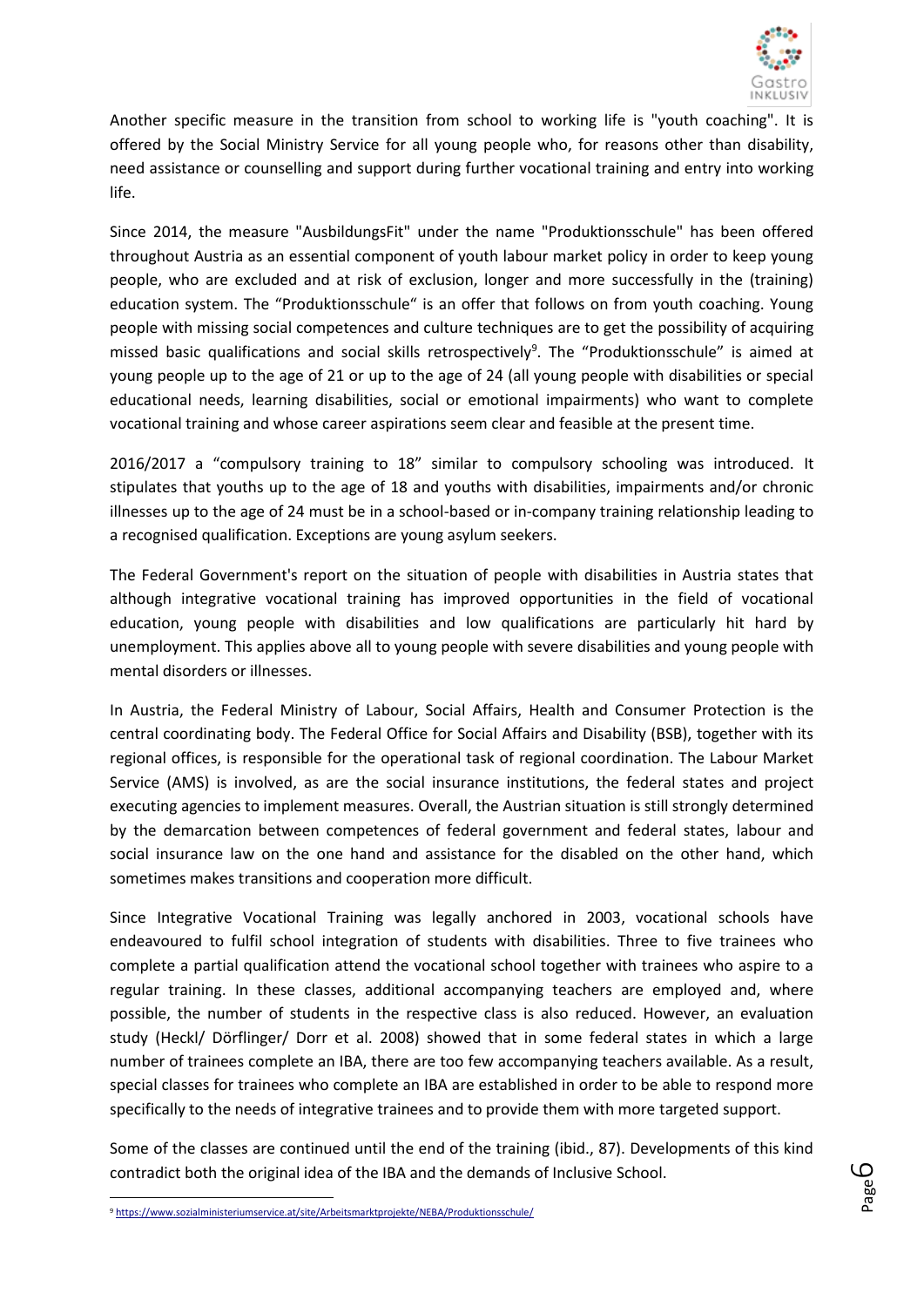

As in Germany, there are on the one hand special levies for non-employment of a specified number of people with disabilities. On the other hand, there are subsidies for companies and affected persons who implement inclusion, which is financed by this special levy. However, the UN Committee on the Rights of Persons with Disabilities found in its recommendations, made during the Austrian State Audit in 2013, that only 22 per cent of employers actually fulfil their obligations under the Disability Employment Act and that the majority prefers to pay penalties rather than comply with the quota regulation.

### <span id="page-9-0"></span>**2.3 Italy**

Vocational training in Italy is the responsibility of the individual regions. In general, the practical training takes place in the full school system and includes:

- 1) The training is carried out in the workshops of the vocational training centres, which are usually able to simulate the work situation correctly, both in terms of organisation and technological equipment.
- 2) During the school year as part of the compulsory work placement, which lasts for a minimum of 6 weeks and a maximum of 10 weeks during the three-year training.

The Regional Ministry for Vocational Training stipulates that each vocational school centre must revise the courses annually. This applies in particular to theory, in which both the findings of the workshop teachers and the evaluations of practical experience in the company are taken into account.

Vocational/school integration and equal opportunities in the labour market are fundamental rights. Italy has a corresponding legal framework. Until the end of the sixties, separation largely determined the educational system. In 1977 the differentiated classes were abolished and flexible didactic models were defined with which transversal forms of integration, experiences beyond the class context and group activities of specialised teachers were activated. In the following years, the legislator placed particular emphasis on maximum individual autonomy and stipulated that school integration for all and at every level of education, including university, should take place in common classes. A central aspect of Italian legislation is the coordinated planning of services in schools, health care, social services, culture, recreation and sport.

Real integration requires the involvement of all locally active actors in order to be successful socially and professionally. In order to promote school-based integration, attention is also paid to supportteachers and the removal of technical building barriers.

Since 1976, legislation has been in place to remove obstacles to mobility in public buildings such as universities, schools, hospitals, train stations and airports.

Even though almost forty years have passed since the beginning of the school integration of students with learning difficulties or disabilities, there are still situations in which the student with disabilities is seen as a burden for the school. This is shown by the experiences of our Italian partners. It is overlooked that the resource "students with disabilities" enables many quality leaps in the school due to its active and included presence.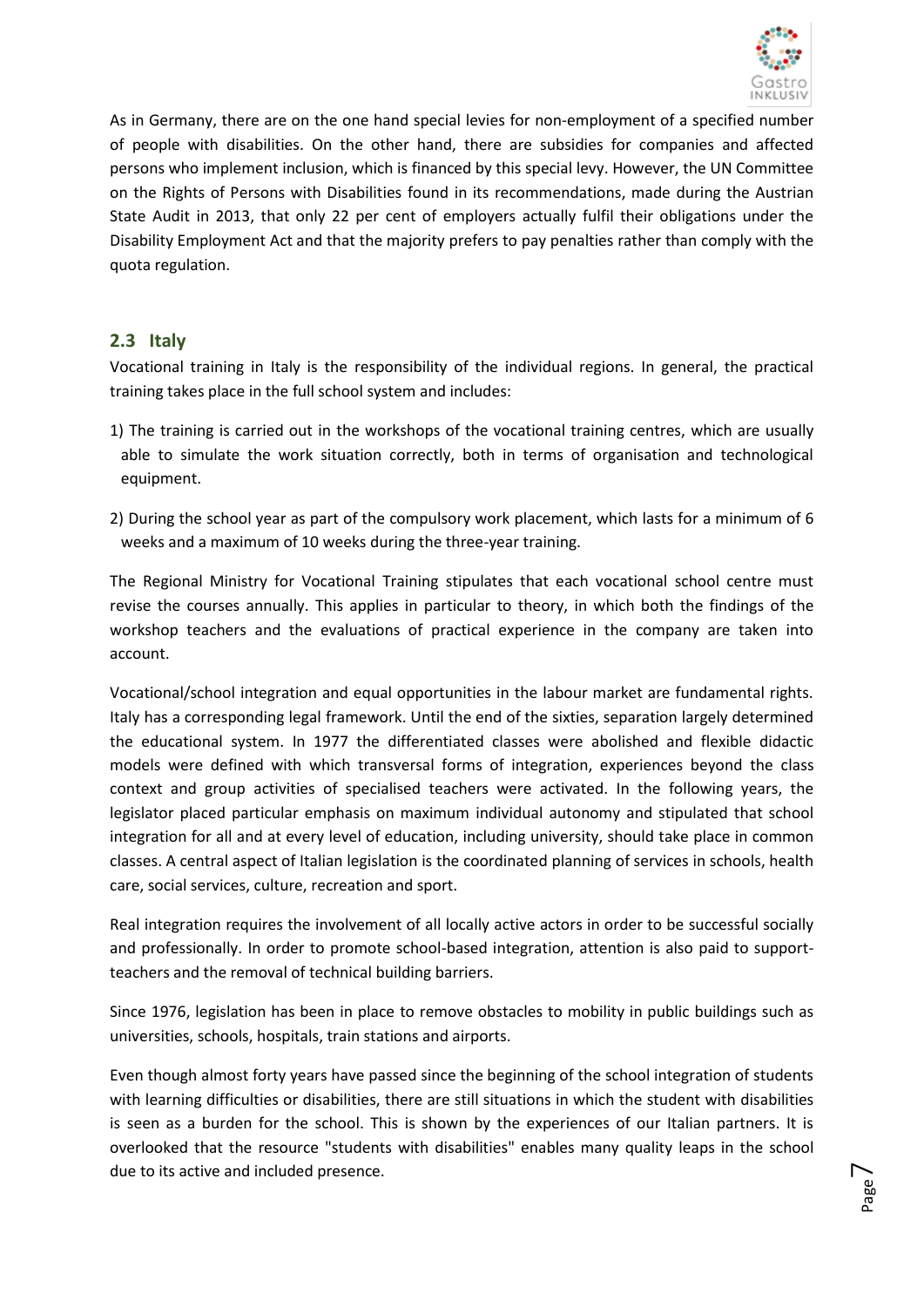

# <span id="page-10-0"></span>**3. Recommendations for the regional level**

With regard to the recommendations for actions at the regional level, we would like to point out that, due to the responsibility structures of the individual regions in the partner countries (see introduction), the suggestions selected here focus on the commonalities so that sustainable transfer can be guaranteed, particularly as the regions already practice different regulations within one country (e.g. in the State of Berlin or in the Veneto region in comparison to other regions).

With regard to the understanding of inclusion, it was found that in recent times the discussion has been strongly restricted to refugees on the one hand and to learners with learning difficulties on the other hand, whereby the topic of "inclusion of refugees" is very much in the foreground, above all due to the current situation.

In the course of the project, it became clear to the partners that a broader understanding of inclusion is necessary in order to be able to create inclusive learning situations, i.e. learning situations in which everyone can learn in the best possible way. In our experience, this broader understanding of inclusion is not yet widespread among teachers and trainers, regardless of the country.

#### <span id="page-10-1"></span>**3.1 Vocational schools and educational networks**

Inclusion in training means, in a narrower sense, the joint work and learning of disabled and nondisabled people, whereby everyone - whether disabled or not - receives the support they need to achieve the training objective. The company's declared goal is to provide holistic training for all trainees. In order to achieve this goal, it is necessary to further develop the vocational school holistically. Here, the current status with regard to inclusive cultures, inclusive structures and inclusive practices at the vocational school should be evaluated. From this starting point, next steps can be planned to advance inclusion further. This initiative can be achieved if it is pursued with passion by all participants and if young people are accompanied individually, in the vocational school and in the company.

Inclusion is a great challenge and can only be mastered if the resources of each individual are used. For the success of inclusion in vocational schools, it is of central importance that the management of a vocational school/training centre signals a clear commitment to inclusion in advance and that a commitment exists between the school management and the teachers by defining and recording the most important steps for the implementation of inclusion. It is important that the team is involved in decisions and that these are supported.

It is therefore necessary for schools to carry out a self-analysis of the culture, structure and practices in order to identify status and development opportunities and to choose the next steps, such as:

1) To take measures in the field of awareness-raising among teachers for a broader concept of inclusion that encompasses all and does not focus on individual groups (*example of culture*),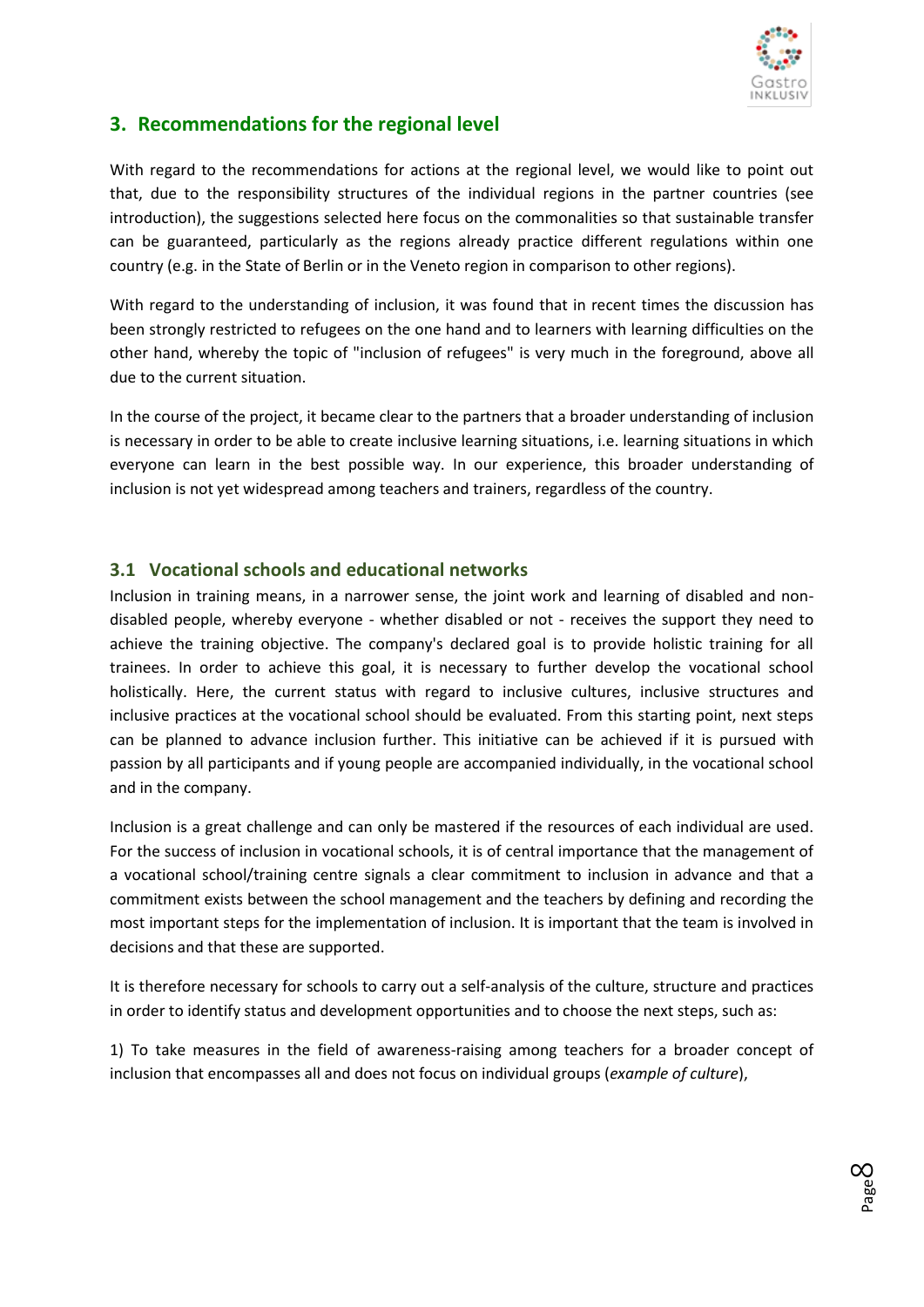

2) That each school has a pedagogical concept of inclusive education (*example for structure*).

The "Index for Inclusion" is a useful instrument that is highly recommended in this respect. The participating vocational schools within our project partnership have adapted it and used it for their internal school evaluations. Based on the "Index for Inclusion", project partner BIS e.V. together with the vocational schools involved drew up a catalogue of questions with which school development processes and self-evaluation can be carried out without great effort.

3) To discuss the possibilities and limitations of materials (e.g. in simple/easy language (*Einfacher und Leichter Sprache*) (*example of structure and practices*)

In the project we noticed that there is a general discussion about how far contents/language can and should be simplified. Among other things, the question arises as to how far content can be simplified while still maintaining the complexity of professional competencies.

4) It must be ensured that the topics are selected in a way that they can be applied in several subjects at the same time (topics such as: e.g. dealing with food is suitable for social studies, German, English, home economics, etc.) (*example for practices*).

5) Form working groups and tandems (*examples of structure & practices*):

#### 5a) Training personnel

Close cooperation between subject teachers, pedagogues and experts who specialise in inclusion is a good way of achieving this. Education and work in tandems is highly recommended. This additional effort can be overcome if the teachers work in teams and e.g. with school psychologists and if the teaching materials can be used for different subjects.

Even if a lot of time and energy is required for team building, such an approach has a positive effect on the motivation of the teachers. At the same time, the heterogeneity of the teachers makes the lessons more varied for the learners.

#### 5b) Learners - cooperative learning groups (Good Practice from Italy)

The formation of tandems should also take place among learners.

Classmates of the student with learning disability or handicap have a fundamental role. Successful integration and inclusion is based on the systematic application of cooperative learning groups and supportive classmates.

This is another advantage of the presence of a student with a disability. The classmates that are working with him/her improve their metacognitive competences. They need to adapt content, information and activities to the disabled student and thereby learn to put themselves in the position of the other, to grade the work gradually on the basis of possibilities and to offer the really necessary and sufficient help.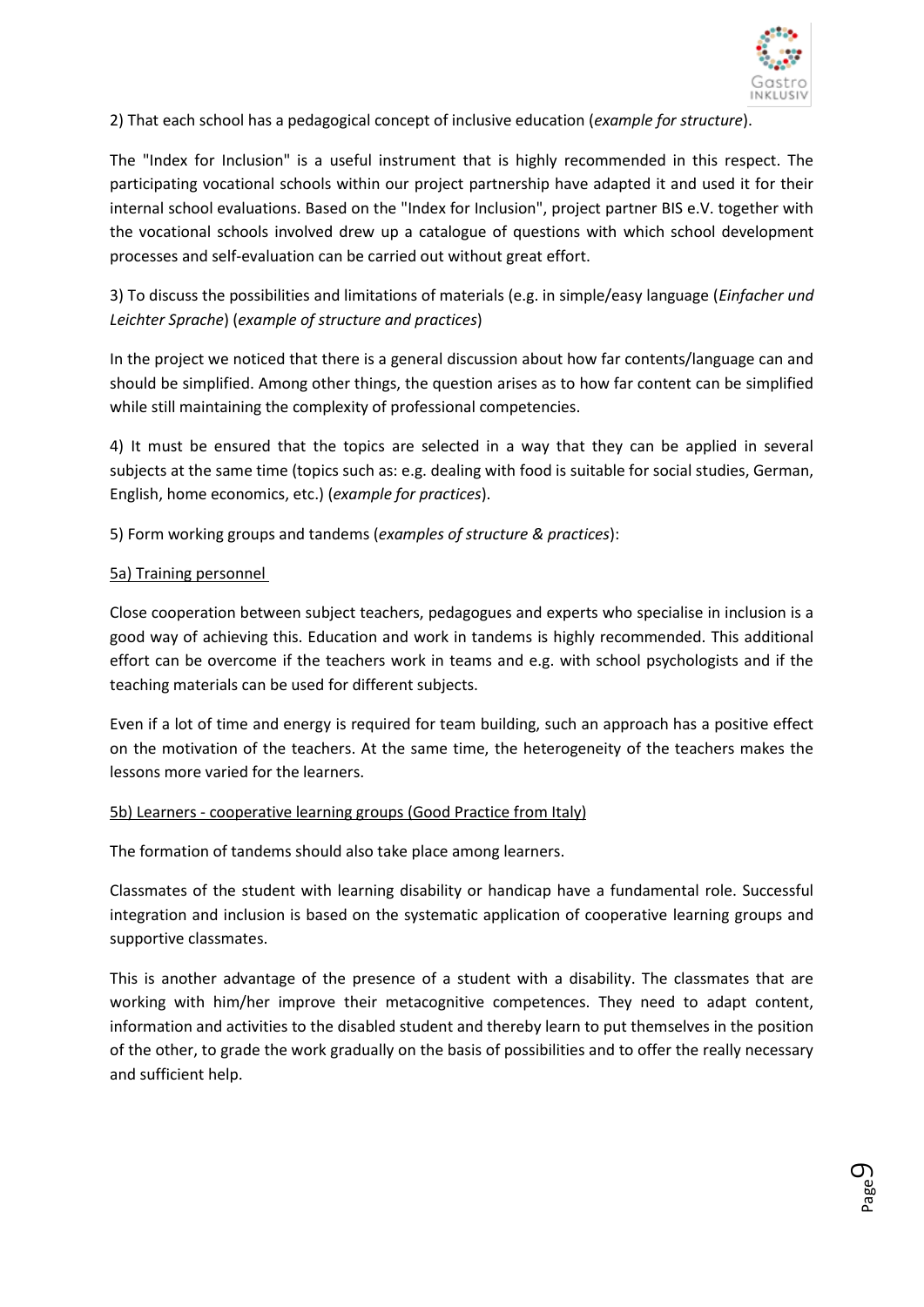

Students learn to give feedback, to encourage, to reward and to motivate. They reflect on the fact that learning is difficult for their fellow students, but that they can also learn important things in different subjects. They can use teaching materials in a creative way and enrich, schematise, simplify and adapt information. The effectiveness of their work can be higher than that of many teachers who are used to working with good students. Developing one's own competences together with others, cooperating and becoming "the teacher" oneself leads to competences that are not achievable through exclusively individual learning.

In addition, the following should be provided:

6) permanent monitoring should be offered

In the course of training, problems such as loss of motivation or lack of acceptance in the class due to different learning speeds occur for various reasons. There is no standard strategy to include learners with learning difficulties successfully. Individual consideration is indispensable. If it turns out that the chosen inclusion strategy does not work, a rapid correction is possible through accompanying monitoring.

7) the concrete implementation is practised again and again and materials are tested.

In this way, methods can be adapted according to requirements, contents can be simplified and make easier to read and tasks can be formulated more comprehensibly.

8) Learners with learning difficulties or light to moderate disabilities are accompanied with special attention from the first day of training.

One of the possibilities is regular meetings with the family, involving the school psychologist, so that the teaching staff can get a comprehensive overview of the specific needs of the student and choose the appropriate steps for the training.

9) trainees with different educational qualifications and previous knowledge may be taught in mixed classes from the beginning

Reality shows that in many schools learners are now very heterogeneous. They are characterised by a different educational culture and different origins or speak different languages as their mother tongue. Therefore, joint learning should also be continued in vocational schools.

**In summary**, a vocational school that is on the way to more inclusion also achieves a higher level of quality in its work, as improved cultures, structures and practices enhance access to education for all students. Even if students with disabilities learn differently and learning and communicating in the group is often difficult, in the end everyone benefits from learning together.

It is precisely because of the presence of students with learning difficulties or disabilities that the teacher/trainer begins to wonder how he/she facilitates understanding, simplifies and clarifies vocabulary, stimulates motivation and raises attention. Teachers reflect on their role at the metacognitive level and how they can help these students to develop and apply competences. In this way the teachers improve their professional skills to the benefit of didactics for the whole class. Even students without disabilities learn even better with better quality teaching.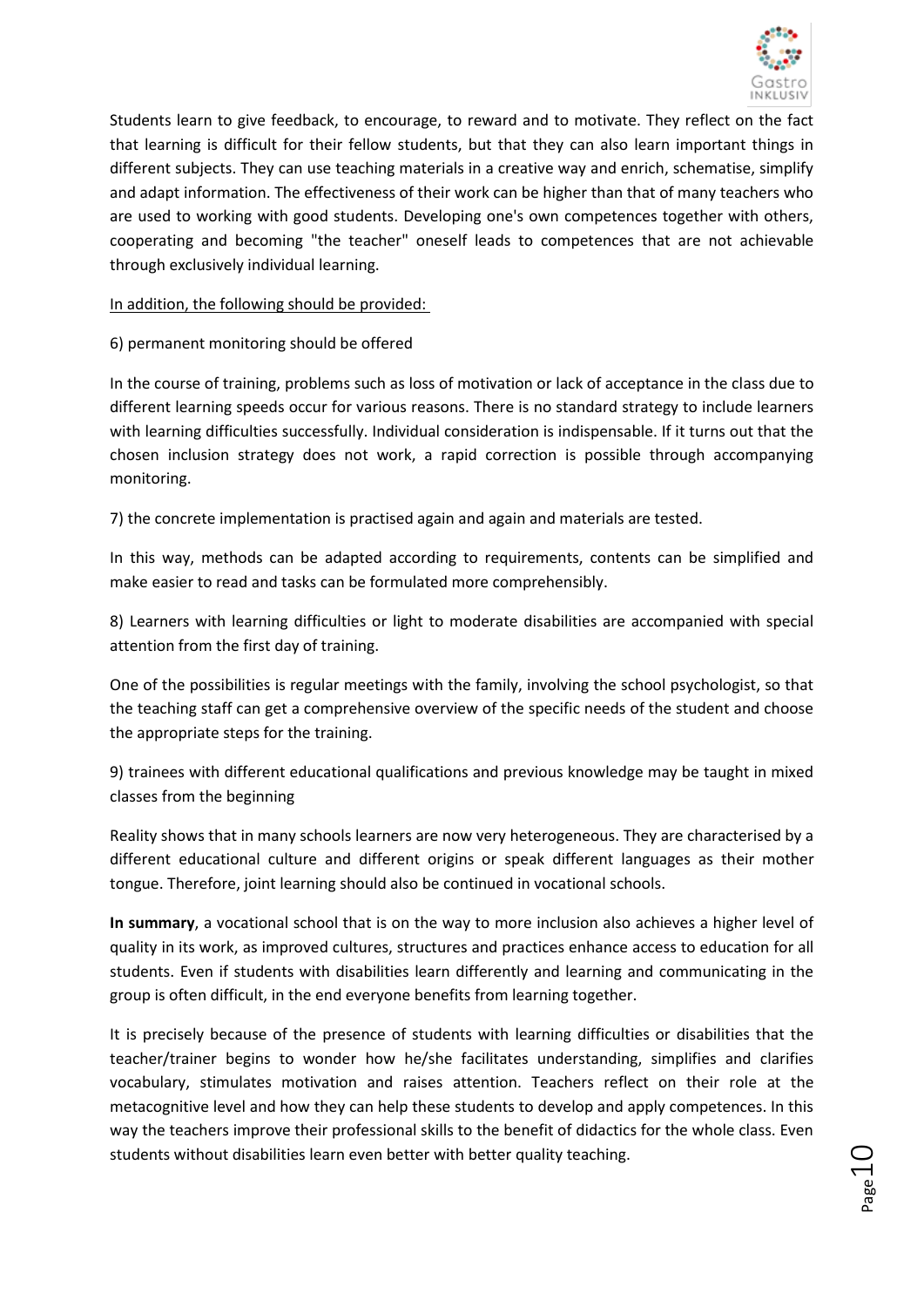

#### <span id="page-13-0"></span>**3.2 Training companies & cooperation between vocational school and companies**

Companies that are open to inclusive training need information and experts at their side to get to know and use the necessary and available resources for implementation. In all three countries, information on resources and advice centres is available from the relevant employment agencies.

In each country there are also member organisations of the European Union of Supported Employment (EUSE), the European umbrella organisation for the anchoring and qualitative further development of Supported Employment in Europe<sup>10</sup>, which has been successfully placing people with disabilities in the three countries for decades into regular employment in the first labour market with the help of the "Supported Employment" method. The implementing organisations know the local situation very well and can be asked to advise and accompany companies and people with disabilities.

Inclusion in the training companies is anchored in the regular exchange between the company and the vocational school. If necessary, inclusion experts should also be included in order to provide necessary resources such as the design of the workplace or necessary job coaching or work assistance. By good cooperation one can react to problems already early and comprehensively. Usually, however, this exchange is too short or hardly possible.

The cooperation between vocational school/company and inclusion experts should therefore take a new approach.

#### There are possibilities for this:

#### 1) at jointly organised open days/training fairs

The companies should also be present at school events such as Open Day, certificate handovers, project days or family days (practiced in Italy). Experience shows that most companies often know too little about their trainees' previous or current progress at vocational school and do not question it. Often it is theoretically small steps that can nevertheless have an effect. For a better mutual dialogue: "What happens at school? and "What happens at work?", for example, exams can be shown or the teachers can contact the company themselves, etc.

#### 2) the use of mediators (e.g. experts from NGOs)

Learners with special needs often give the impression that they are not interested in mediation interviews and prefer to change the company (stigma management) $^{11}$ .

3) for campaigns to attract young talent

Page11

**<sup>.</sup>** <sup>10</sup> See also[: https://euse2019.eu/](https://euse2019.eu/)

<sup>&</sup>lt;sup>11</sup> The term "stigma management" was introduced by Erving GOFFMAN in his book "Stigma. Über Techniken der Bewältigung beschädigter Identität" (first 1963, deutsch 1967), to describe techniques of information control. Persons who perceive their otherness as shameful in comparison to "normals" usually develop techniques to either keep the information on their potentially shameful characteristics secret or to let them become known only "in doses", only to the extent that it cannot be avoided (from: Gehrmann, Manfred; Radatz, Joachim, Stigma-Management als Aufgabe von Integrationsfachdiensten für Menschen mit Lernschwierigkeiten, Einleitung; in: "Gemeinsam leben" Zeitschrift für integrative Erziehung, 5. Jahrgang, Juni 1997, Luchterhand Verlag.)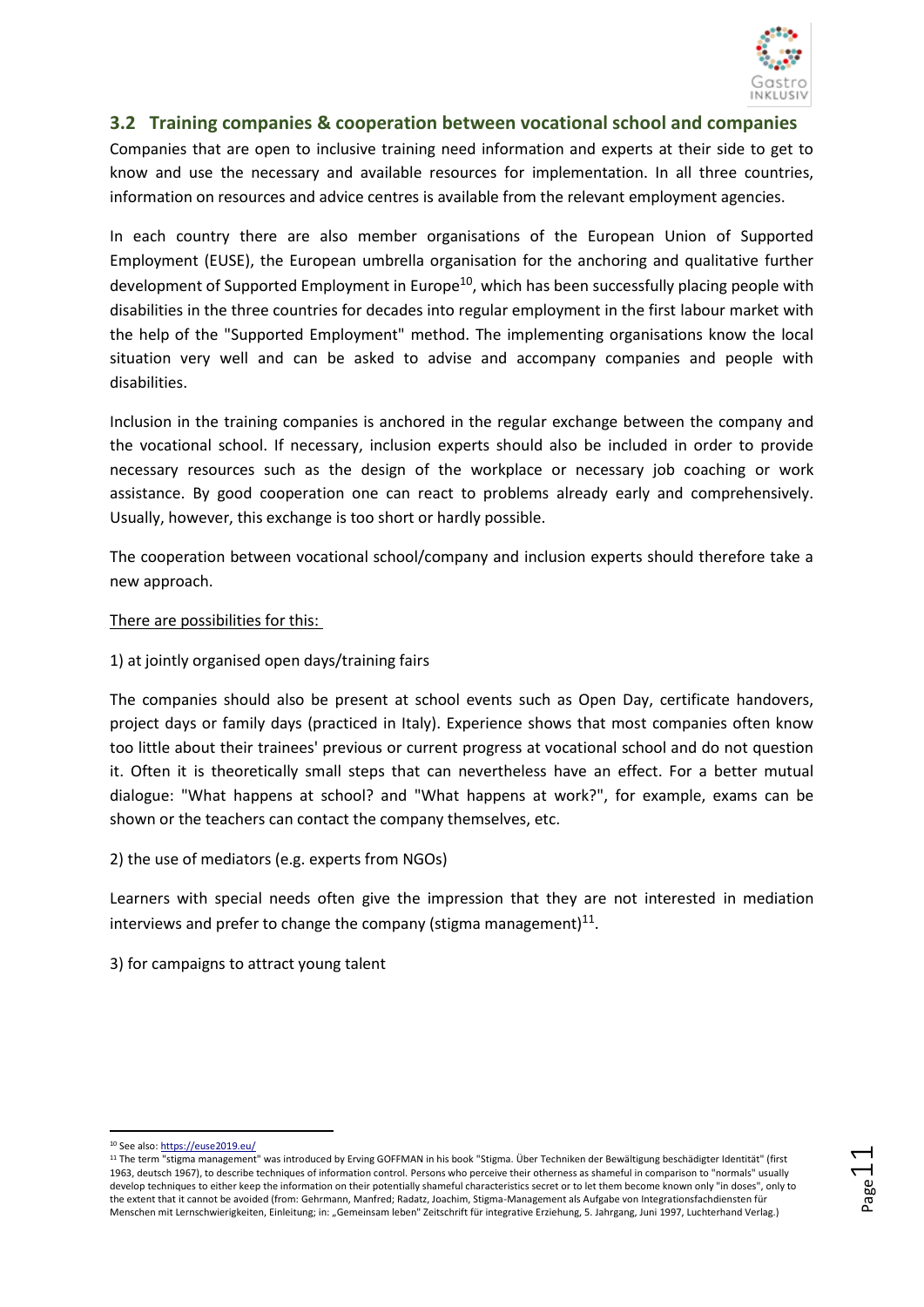

 $_{\tt Page}12$ 

4) in the delivery of advanced training on many cross-cutting issues in which trainers, subject teachers and inclusion professionals can participate together

This opportunity is almost always ignored. The involvement of external experts and joint participation in this process provide the opportunity for a more intensive exchange. At least one of the employees (in relation to the size of the company) should be trained inclusive or inclusion experts should be included. Many companies do not have the resources to train an employee. This would be particularly regrettable if they were basically willing to realise inclusion. Therefore, external integration experts should always be considered.

5) When recruiting new trainees, companies should ensure that the applicant fits into the team. This can best be ascertained through previous short internships and/or trial days. It makes sense to involve all participants, e.g. in the hospitality sector: trainers, chefs, also with other colleagues and trainees. It can be discussed with all of them whether they can imagine working together with the applicant. The decision taken together has a particularly positive effect on the inclusion of people with special needs.

The companies' fear of being misunderstood (in the case of a rejection of the applicant) and of being confronted with accusations of discrimination is apparently very great, albeit unfounded. For this reason, they usually use the usual formal channels and may prefer to pay the compensatory levy, as the partners have found in their many years of cooperation with companies. That is why the exchange of good practice and informative public relations work are very important!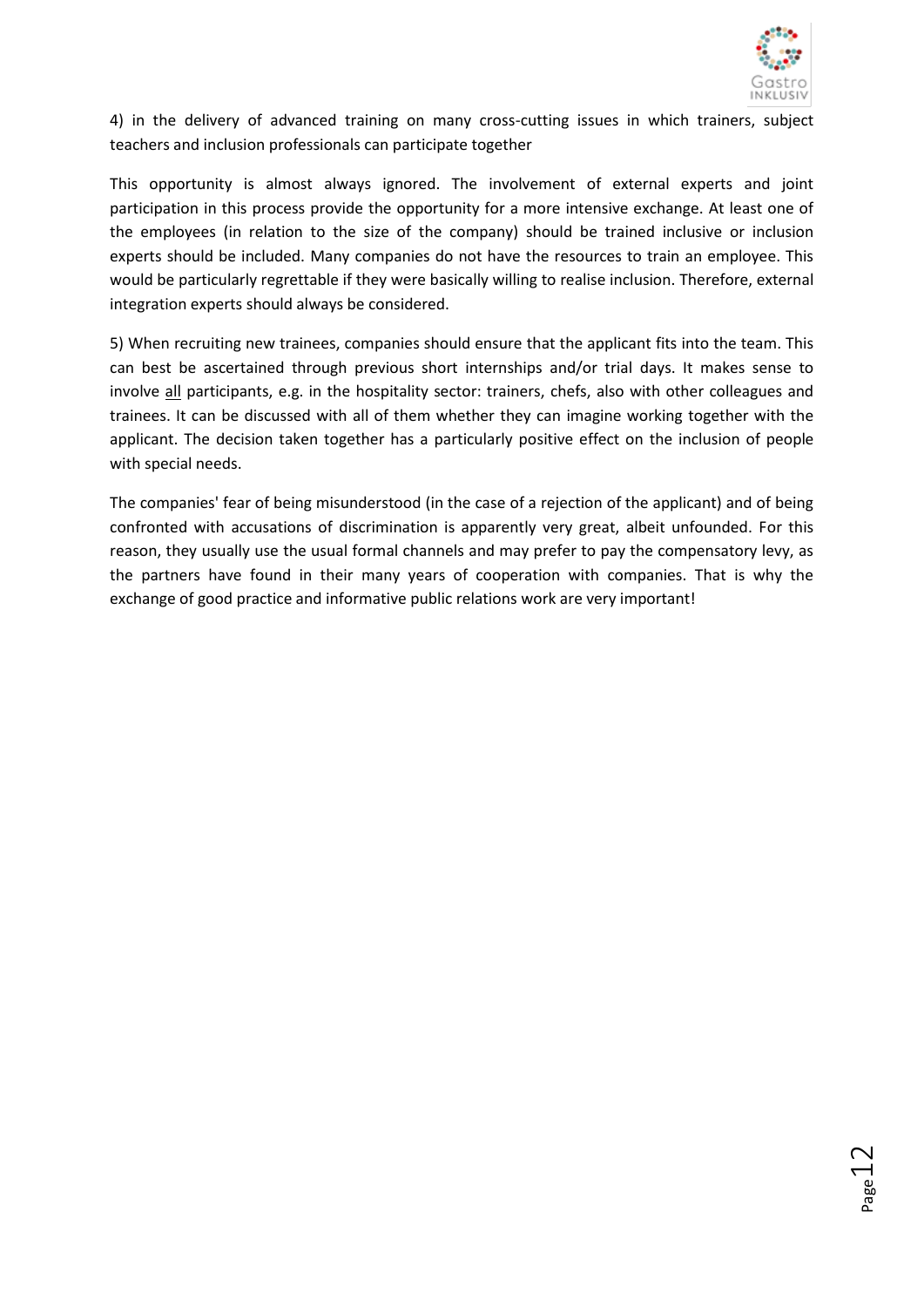

# <span id="page-15-0"></span>**4. Recommendations for the regional & national level for stakeholders from politics and business**

The increased awareness of the importance of inclusive learning for vocational (school) practice through the GastroINKLUSIV project led to self-reflection on the part of the participating partners and can also provide impulses for thought for national administrations and other institutions involved. The project showed that inclusion is a very relevant and highly topical issue for the participating vocational schools/companies.

As there is a high labour shortage in the gastronomy sector, especially in Austria and Germany, also young people with certain handicaps are increasingly given the opportunity to complete vocational training in this field. This is apparently also increasingly the case for a high proportion of learners who recently migrated to Europe. The situation in Italy is different due to the high unemployment of young people. There is a danger here that people with disabilities may have even fewer chances of finding a regular training place or job as a result.

For the broad implementation of inclusion at the national and regional level, mechanisms to securing the resources of schools and companies and measures to combat unemployment therefore play a decisive role. The following actors are important parts of this:

## <span id="page-15-1"></span>**4.1 Chambers, guilds and ministries**

In order to sensitise companies to change their previous practice and offer training places to persons with disabilities, a clear commitment to "inclusive opening" and to the need to include previously neglected target groups is needed within the institutions responsible for training - chambers, guilds and education administrations<sup>12</sup>.

Successful implementation requires, first and foremost, clarification of the common understanding of the concept of inclusion and the associated regular exchange among the education authorities, vocational schools, subject teachers and trainers with regard to:

1) Definition - People with special support needs - Who is meant here?

2) Review of previous training practice

Support and inclusion practice (e.g. migrants without knowledge of German in a joint measure with persons in wheelchairs).

There are many initiatives and concrete educational policy measures to promote and implement inclusion in the education system. These focus, among other things, on the duration of examination periods, the admission of aids or the use of assistance from third parties and the continuing education of teachers and trainers.

One example is integrative vocational training in Austria (see Chapter 2.2).

There is no shortage of ideas, but rather of resources (equipment in educational institutions, vocational schools, workshops, sufficient personnel).

<sup>1</sup> <sup>12</sup> [https://www.ihk-berlin.de/ausbildung/Infos\\_fuer\\_Ausbildungsbetriebe/Rund-ums-](https://www.ihk-berlin.de/ausbildung/Infos_fuer_Ausbildungsbetriebe/Rund-ums-Ausbildungsverhaeltnis/Inklusion_Berufsausbildung_fuer_alle/Berufe_fuer_Menschen_mit_Behinderung/2262712)[Ausbildungsverhaeltnis/Inklusion\\_Berufsausbildung\\_fuer\\_alle/Berufe\\_fuer\\_Menschen\\_mit\\_Behinderung/2262712](https://www.ihk-berlin.de/ausbildung/Infos_fuer_Ausbildungsbetriebe/Rund-ums-Ausbildungsverhaeltnis/Inklusion_Berufsausbildung_fuer_alle/Berufe_fuer_Menschen_mit_Behinderung/2262712)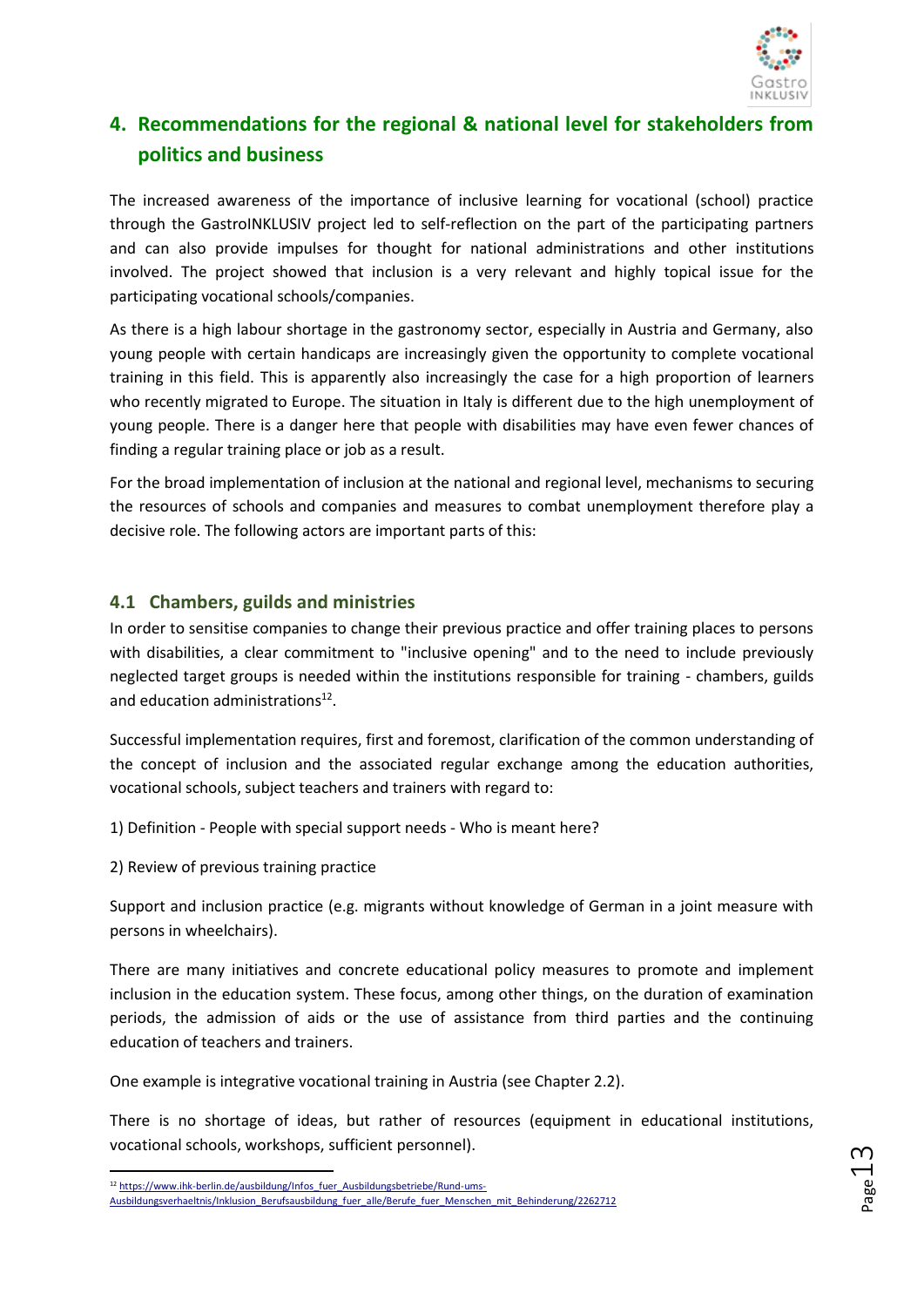

#### 3) Securing suitable pedagogical specialists

Diversity must be incorporated into curricula as part of teacher training, e.g. through practical placements equipped with the necessary assistance or in schools where people with disabilities are trained. Internships are carried out, but almost exclusively in workshops for disabled people, so that it is not possible to get to know the first labour market.

#### The result should be:

1) The definition of a common catalogue of quality criteria

2) Possible introduction of quality criteria by supervisory authorities

3) More integration of the topic in own media (articles, articles in topic-specific journals, newsletters and other publications)

4) Consideration of the needs of disabled people in the development of websites and, above all, in documents that are published and relevant to the target group.

With a few exceptions, previous practice has shown that "digital accessibility" is hardly taken into account in politics today. Many people cannot read documents that concern them.

Securing better accessibility of information for people with disabilities themselves is one of many options. This can be achieved, among other things, by redesigning the information on the websites. One example of this is the website of the Federal Institute for Vocational Education and Training in Bonn $^{13}$ .

#### 5) Implementation of joint campaigns

The bundling of individual campaigns, e.g. of the state's Chamber of Crafts strengthens the public effect (refugee is not a profession - "*Flüchtling ist kein Beruf*"). Although the lack of skilled workers is an opportunity for inclusion, it must not be its prerequisite.

6) In addition, care should be taken to ensure that good examples motivate others to act.

# <span id="page-16-0"></span>**4.2 Teacher training institutes/advanced education institutions for teachers, science/research actors on vocational training and inclusion**

In addition to the quality of the teaching materials, the competences of the teachers/trainers play a decisive role in the practical implementation of inclusion at the place of learning and training. This includes above all a variety of methods, including student-centred methods and approaches for working in heterogeneous groups. With the new learning models and (digital) tools, it is important that they are freely available to all vocational schools so they can be used in regular training (after translation, if necessary).

 $_{\rm Page}$ 14

<sup>1</sup> <sup>13</sup> [https://www.bibb.de/de/](https://www.bibb.de/de/leichtesprache.php)**leichtesprache**.php an[d https://www.bibb.de/de/](https://www.bibb.de/de/gebaerdensprache.php)**gebaerdensprache**.php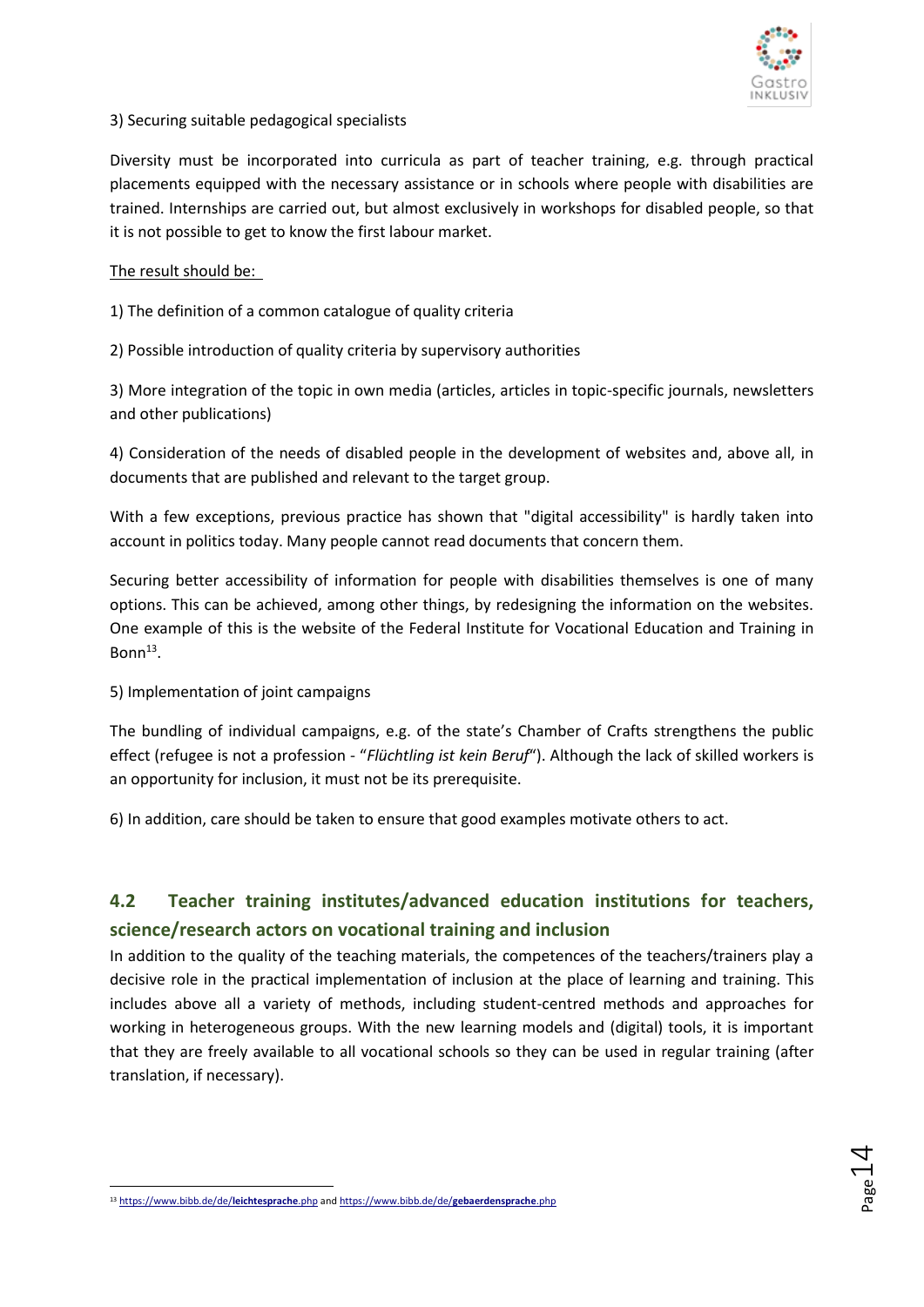

# <span id="page-17-0"></span>**4.2.1 Securing of suitable materials**

When developing materials, it should be noted that in the sense of inclusion for joint learning on the subject and learning from each other, the materials are didactically structured in a way that they can be used flexibly. In order to promote independence and self-organisation of learning processes, three different versions should be available, if possible, so that trainees can decide for themselves which version they want to work with. Thus, where possible and useful, worksheets and documents can be adapted to individual learners and their needs.

In practice, we were able to observe that the different levels of difficulty of the materials we developed (see Chapter 1) were equally suitable for the respective support needs. In the development process, however, it should be noted that a strong didactic reduction is accompanied by the danger of simplifying content to such an extent that it is no longer correctly reproduced at the end of the process. This can be avoided by checking the worksheets particularly carefully.

It is also possible and sensible to adapt the existing teaching materials to the contemporary challenges. Topics such as sustainability, modern technologies and globalisation are also part of the inclusive teaching, so that apprentices are sensitised to the effects of their own actions at work and in their private lives and they strengthen their independence (see also the selection of topics, e.g. in our brochure Recipes for success inclusive learning materials for sustainable gastronomy).

## <span id="page-17-1"></span>**4.2.2 Securing advanced training/educational provisions for training personnel**

However, even the best materials can only be suggestions that the teacher has to adapt to the specific case in question. Each teacher decides in the concrete case which procedure makes sense and best promotes learning. Therefore, the targeted promotion of the acquisition of extended competences of trainers and subject teachers must be strengthened, since these are of great importance for the implementation of inclusive vocational training.

A need for advanced training can be observed in all participating countries and has been clearly signalled to us in many events as well as in the implementation of tests with GastroINKLUSIV materials at vocational schools (see Chapter 1).

This also involves discussing existing internal fears and concerns that might arise in the context of the involvement of people with disabilities and finding solutions such as joint events. These can convince sceptical trainers/teachers of the enrichment of this target group and thus reduce prejudices and common everyday reservations of employees.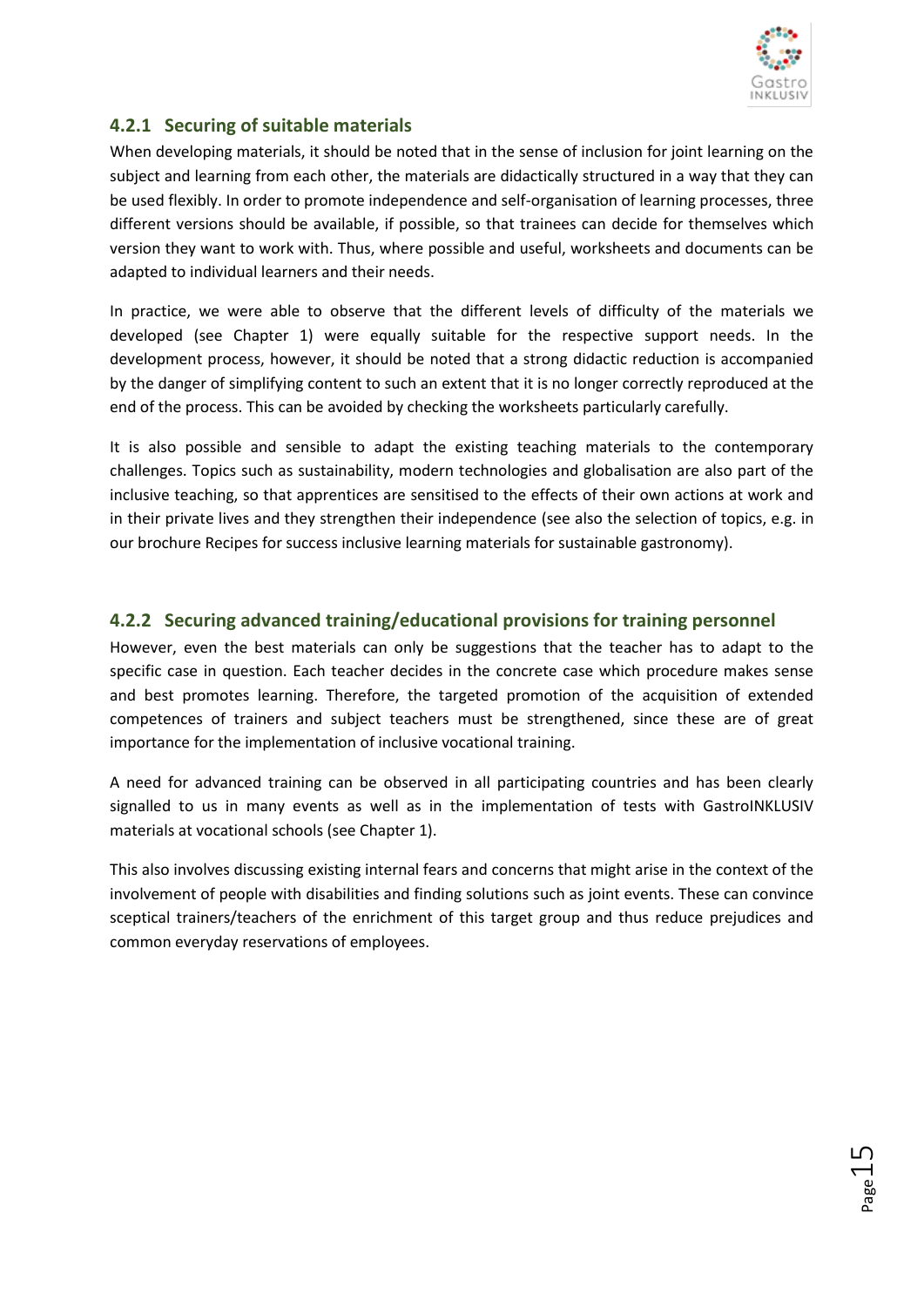

They should be provided with tools to support their work. It should be noted that pedagogues/trainers can never be so qualified that they can meet any challenge in their professional practice. Consequently, suitable, flexible training and advanced training offers for teachers/trainers are also very important. This applies to:

#### • Teacher training

"For the reorganisation of the disciplines in the sense of consistent, more congruent teacher training, the individual starting conditions at the universities must be realised and taken into account on the one hand, but on the other hand clear objectives and guiding ideas must also be formulated and agreed upon in the broad consensus of all involved participants" (*"Für die Reorganisation der Disziplinen im Sinne einer konsistenten, kongruenteren Lehrerinnen- und Lehrerbildung müssen einerseits die individuellen Ausgangsbedingungen an den Hochschulen realisiert und berücksichtigt, aber andererseits auch klare Zielsetzungen und Leitideen formuliert und im weitgehenden Konsens aller Beteiligten abgestimmt werden."* (quote from Prof. Dr. Kerstin Merz-Atalik).<sup>14</sup>

Examinations/reference frameworks in the field of dual and higher education must therefore be adapted/modernised. There are concepts that can be used as a basis for orientation. One example is the Qualification Programme for the Further Development of Berlin Schools on the Way to Inclusion (*"Qualifizierungsprogramm zur Weiterentwicklung von Berliner Schulen auf dem Weg zur Inklusion"*), which was developed by the specialist working group "advanced training/continuing education inclusion" (*"Fort- und Weiterbildung Inklusion"*) under the leadership of Christiane Winter-Witschurke (LISUM, Head of Unit for Teaching Development in the Primary School/Special Education Funding Division) in the period from October 2013 to March 2014.

• Modification of the master classes

e.g. integration of the topic into the Master Preparation Courses (Upgrading Training Assistance Act)

- Continuing education offers for teachers and in-company trainers
- e.g. integration of the topic into the range of educational leave offers
- Further educational offers
- e.g. consideration of the problems involved in assigning education vouchers

Page16

**<sup>.</sup>** <sup>14</sup> "Lehrerinnen- und Lehrerbildung für den Umgang mit Heterogenität und Inklusion - Das persönliche Zwischenresümee eines "(critical) friend" Prof. Dr. Kerstin Merz-Atalik[, https://www.bmbf.de/pub/Perspektiven\\_fuer\\_eine\\_gelingende\\_Inklusion.pdf](https://www.bmbf.de/pub/Perspektiven_fuer_eine_gelingende_Inklusion.pdf)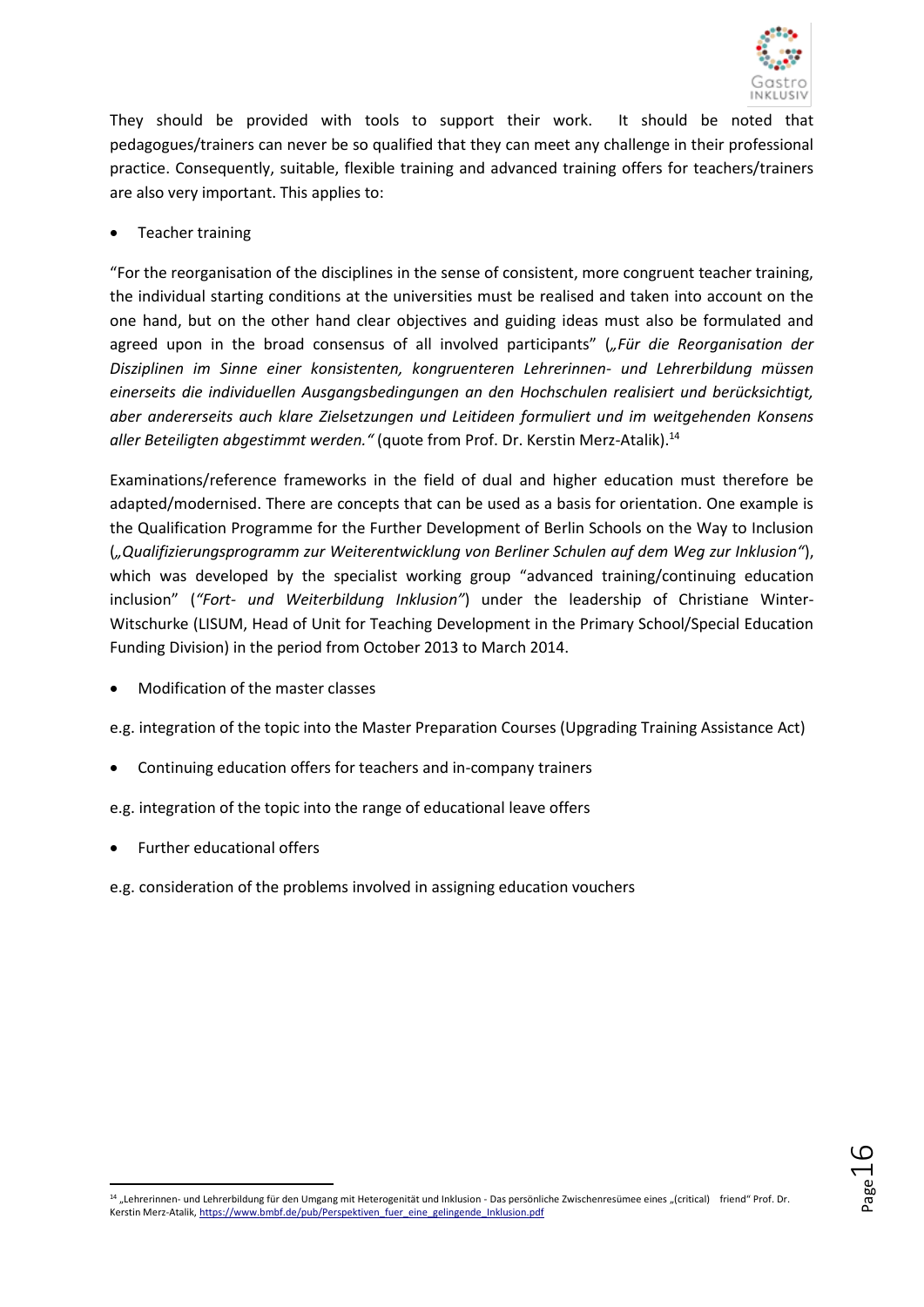

 $_{\rm Page}17$ 

# <span id="page-19-0"></span>**5. Recommendations for the European level/decision-makers**

The promotion of inclusion should be strengthened from the European side. The reasons for this are, on the one hand, the constantly changing labour market and, on the other, the changing European societies.

As already described, measures to increase the professional competences of teachers and trainers are becoming more and more important. They have to handle heterogeneous learners (trainees with special needs, educational deficits, including migrants/refugees) in a skilful way.

The challenge is not a national problem of individual countries, even if the composition of persons with special support needs varies greatly from country to country. The aim of European education policy must be to initiate measures that facilitate the accomplishment of such tasks and place sustainable action even more in the foreground.

"Looking beyond the end of the nose", which has resulted from the European cooperation within the framework of the project cooperation, has shown that European educational institutions should cooperate across borders in order to exchange commonalities and experience values in order to develop a better and more sustainable inclusion strategy. This means to learn from the experiences of other countries. Not only at the level of the organisations, but also at the political level, there is an opportunity to learn from the experiences of other participating countries. The activities and projects of the European Trade Union Committee for Education (ETUCE) are a good example of this<sup>15</sup>.

When designing the future European programmes, good practice exchanges, joint thematic conferences and campaigns etc. should be given even more or continued attention, e.g. analogous to the initiative "National Authorities for Training Places" of the EU Commission<sup>16</sup>. The focus should be on flexibly usable learning opportunities that can be used EU-wide in vocational training, continuing professional education and in higher education.



<sup>16</sup> <https://www.bibb.de/de/25628.php>

 $\overline{a}$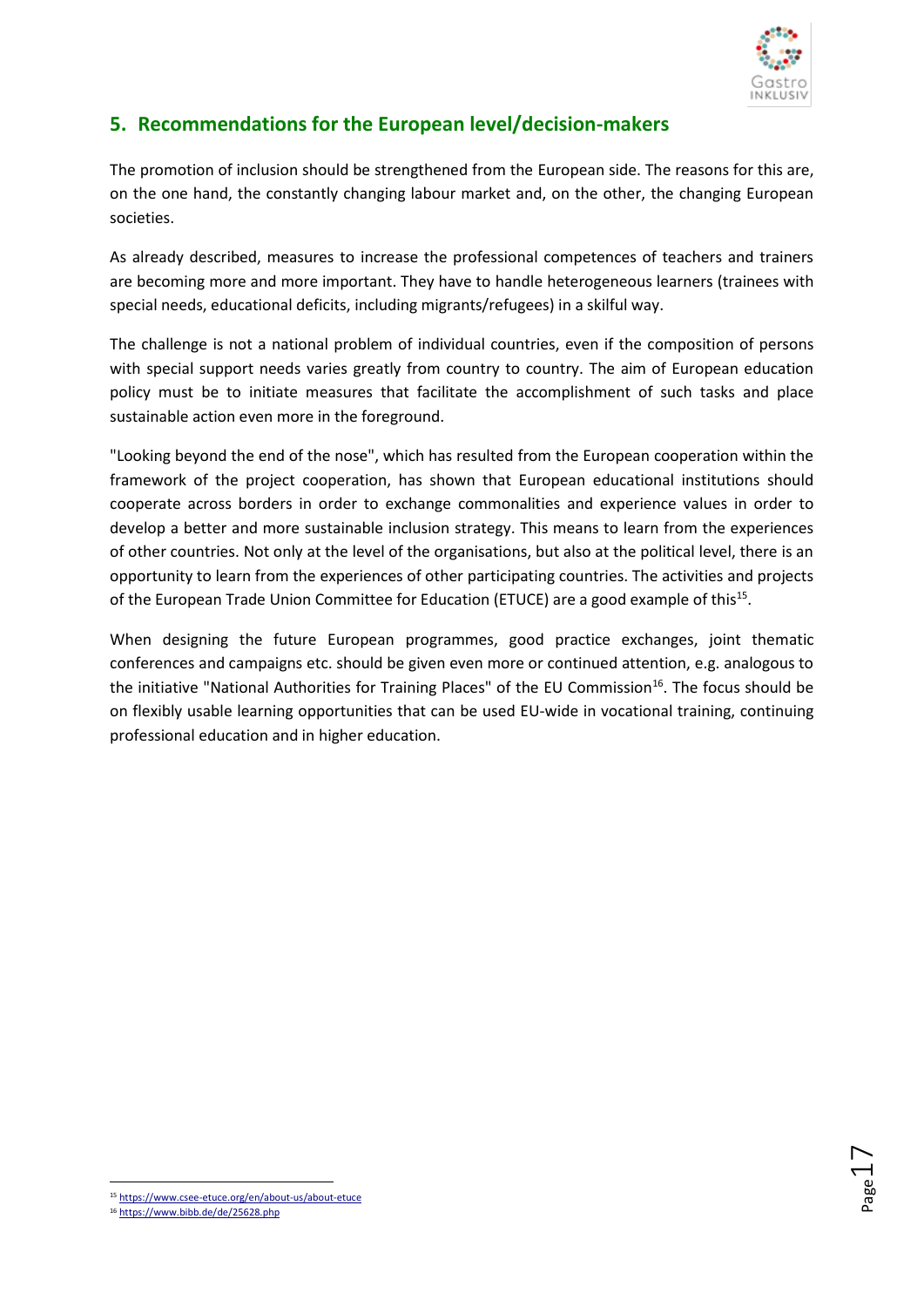

Page18

# <span id="page-20-0"></span>**6. Recommendations for civil society actors/sensitisation of society**

Raising awareness among all citizens for a broader understanding of inclusion that encompasses all and does not focus on individual groups is crucial. Usually, awareness campaigns in society (campaigns for the elderly, migrants, refugees, people with disabilities, religious minorities, etc.) are conducted separately. In order to achieve this sustainably, the creation of a social consensus about an inclusive society is needed. This is the only way to implement inclusive vocational training.

However, this includes (possibly almost exclusively) a taboo-free dialogue based on the realities of the individual countries, institutions, regional circumstances, etc. and which does not automatically transfer the old recipes and "well-intentioned advices" to the other circumstances and target groups.

Since the successful implementation of inclusion in all sectors is a process and needs constant adjustments, awareness campaigns need to be stepped up. Such campaigns in society should contribute:

- to stop thinking about deficits and to connect people with and without disabilities at an early stage, and above all
- to understand that inclusion requires time, openness and a resource-oriented view to identify the individual skills of each individual.
- to more strongly propagate the good practice of national and European projects and to make it accessible to the general public. However, they also require constant evaluation and adaptation.
- PR campaigns should not only remain the responsibility of public institutions.

When communicating, attention should be paid not only to language (vocabulary), but also to the relevance of the solution-oriented and goal-oriented formulation.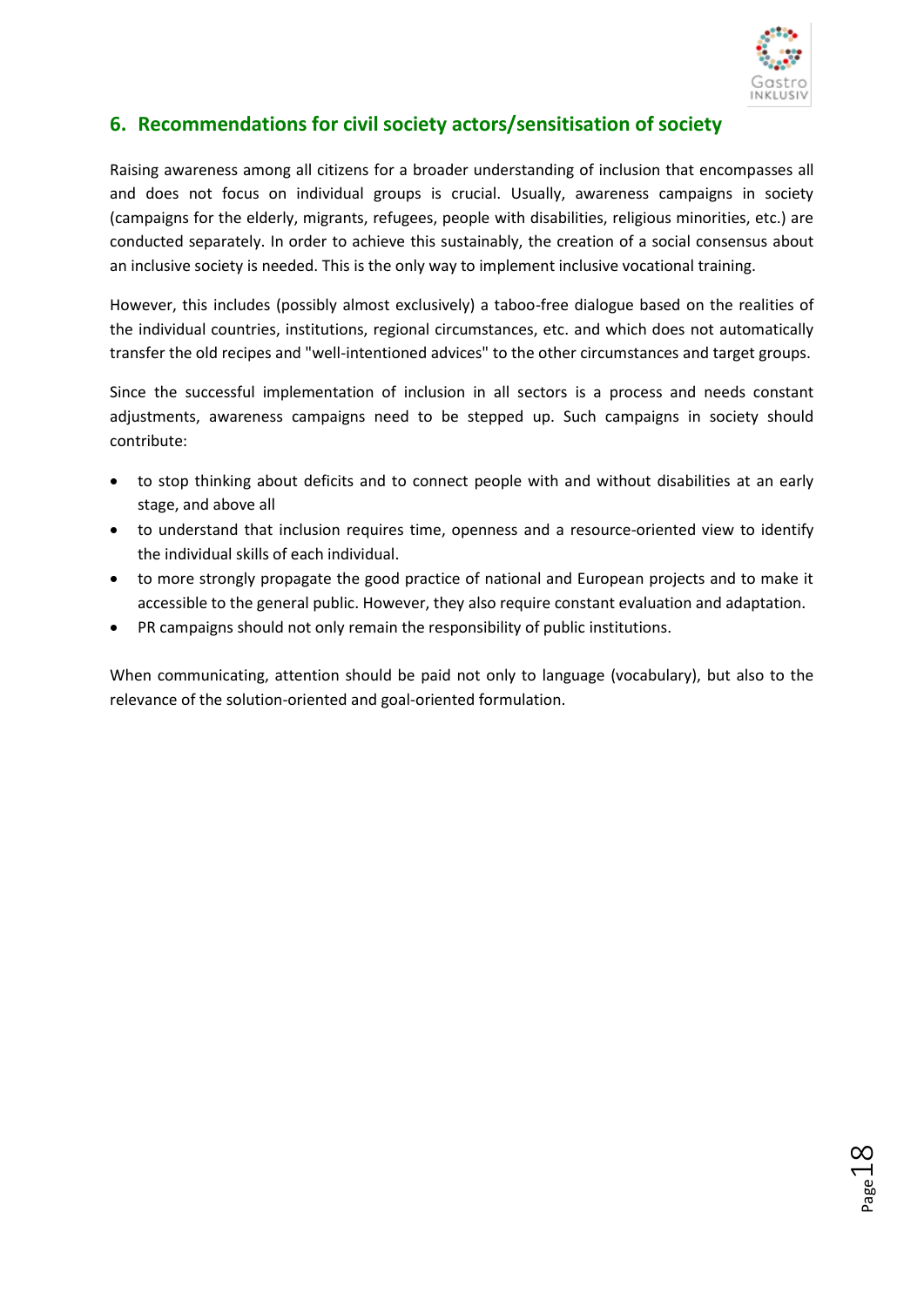

# <span id="page-21-0"></span>**7. Conclusion - Inclusion in vocational training and employment**

The integration of persons with special needs into regular training and the regular labour market is one of the possible answers to the challenges of recruiting young people, which officials will have to face in the future.

Close cooperation with non-governmental organisations can make it easier to identify the potentials and special needs of the target group and make it much easier to redesign educational programmes and regulations. Inclusive education will not succeed only by law regulation - the resources of the educational institutions and social acceptance have to be secured adequately.

Even though progress has now been made in terms of inclusion in primary and secondary schools (e.g. new framework plans), this still hardly applies to the implementation of inclusive vocational training and requires far-reaching adjustments. Real integration requires the involvement of all actors who are active on-site in order to be successful socially and professionally.

Inclusive vocational training is possible if...

All work as one

Societies and the social commitment of people are diverse and constantly changing. The civil society must repeatedly ask itself the question of how it can provide space for this and offer suitable opportunities for engagement. Which transformation issues could attract particular attention in the coming years?

- Ensuring support and more consistent action by state governments and education authorities.
- If the existing structures within the systems are to be reformed, there is a need for greater flexibility and openness. This does not seem to be the case at all levels. The political objective set at national level - inclusion to be practiced - is sometimes met with resistance at local level.
- More than diversity training is needed to solve this problem. It is possible that the development of an "inclusion culture" supported by all members is more difficult than the formal work as a teacher or trainer, who sometimes approach the topic with a certain basic skepticism.
- As a result, inclusion is propagated, but not always actually practised, so that people with disabilities continue to feel unwanted in class or in companies.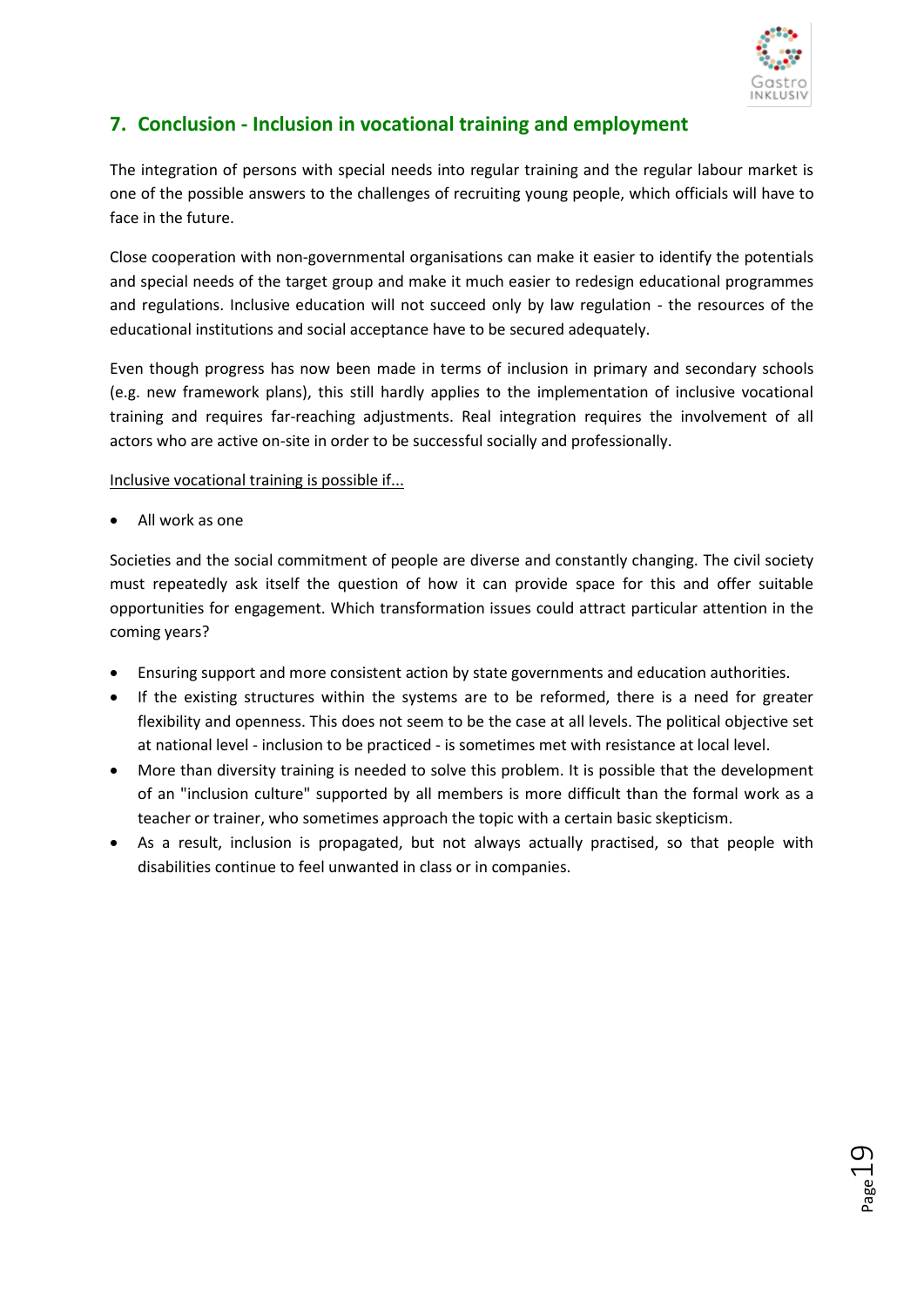

From our point of view, the following changes are necessary:

- Reorientation of the training and advanced training regulations so that good pedagogical work is carried out (the large differences in the individual regions complicate the implementation of inclusion and the necessary cooperation of different actors).
- Further strengthening the close cooperation between vocational schools, chambers and guilds
- Restructuring of educational institutions
- Adaptation of previous training practice to contemporary challenges, where topics such as sustainability, modern technologies and globalisation are also part of inclusive education, so that trainees are sensitised to the effects of their own actions in their professional and private lives and strengthen their independence.
- Strengthened addressing of media representatives with a focus on the target group (e.g. teacher journals, newsletters of associations, working groups on inclusion of various EU countries, interviews and invitations to events)
- Attention to competence-oriented inclusion (recognising the competences of each individual and taking them into account in the teaching and learning process)

#### and last but not least

**.** 

- Strengthening European cooperation
- Lobbying for the integration of the topic into the political debate

Inclusion widens the view. People with disabilities are seen as one of many minorities affected by exclusion. Heterogeneity is not seen as a problem to be overcome, but as an advantage.

The Bonn Declaration on Inclusive Education in Germany (*"Bonner Erklärung zur Inklusiven Bildung in Deutschland"*) of 20 March 2014 expresses this with desirable clarity:

"Inclusion focuses on the different needs of all learners and sees diversity as a resource and opportunity for learning and educational processes. Inclusive education requires flexible educational offers, corresponding structural and content-related adaptations and individually appropriate precautions in early childhood education, the school system, vocational training, higher education, adult education and other institutions relevant to the education system. Individual promotion and learning in heterogeneous groups are the basis for inclusive development. Inclusion includes the right to joint learning in the general education system" (*"Inklusion rückt die unterschiedlichen Bedürfnisse aller Lernenden in den Mittelpunkt und begreift Vielfalt als Ressource und Chance für Lern- und Bildungsprozesse. Inklusive Bildung erfordert flexible Bildungsangebote, dementsprechende strukturelle und inhaltliche Anpassungen und individuell angemessene Vorkehrungen in der frühkindlichen Bildung, dem Schulwesen, der beruflichen Bildung, dem Hochschulwesen, der Erwachsenenbildung sowie weiteren für das Bildungswesen relevanten Einrichtungen. Individuelle Förderung und Lernen in heterogenen Gruppen sind die Grundlage für eine inklusive Entwicklung. Inklusion beinhaltet das Recht auf gemeinsames Lernen im allgemeinen Bildungssystem."* (quote Deutsche UNESCO-Kommission 2014, S.1.).<sup>17</sup>

# **Where previously more care and "promotion" was the focus, today it is a question of using diversity as a resource.**



<sup>17</sup> See also[: https://www.unesco.de/sites/default/files/2018-04/Bonner%20Erkl%C3%A4rung%20zur%20inklusiven%20Bildung%20in%20Deutschland.pdf](https://www.unesco.de/sites/default/files/2018-04/Bonner%20Erkl%C3%A4rung%20zur%20inklusiven%20Bildung%20in%20Deutschland.pdf)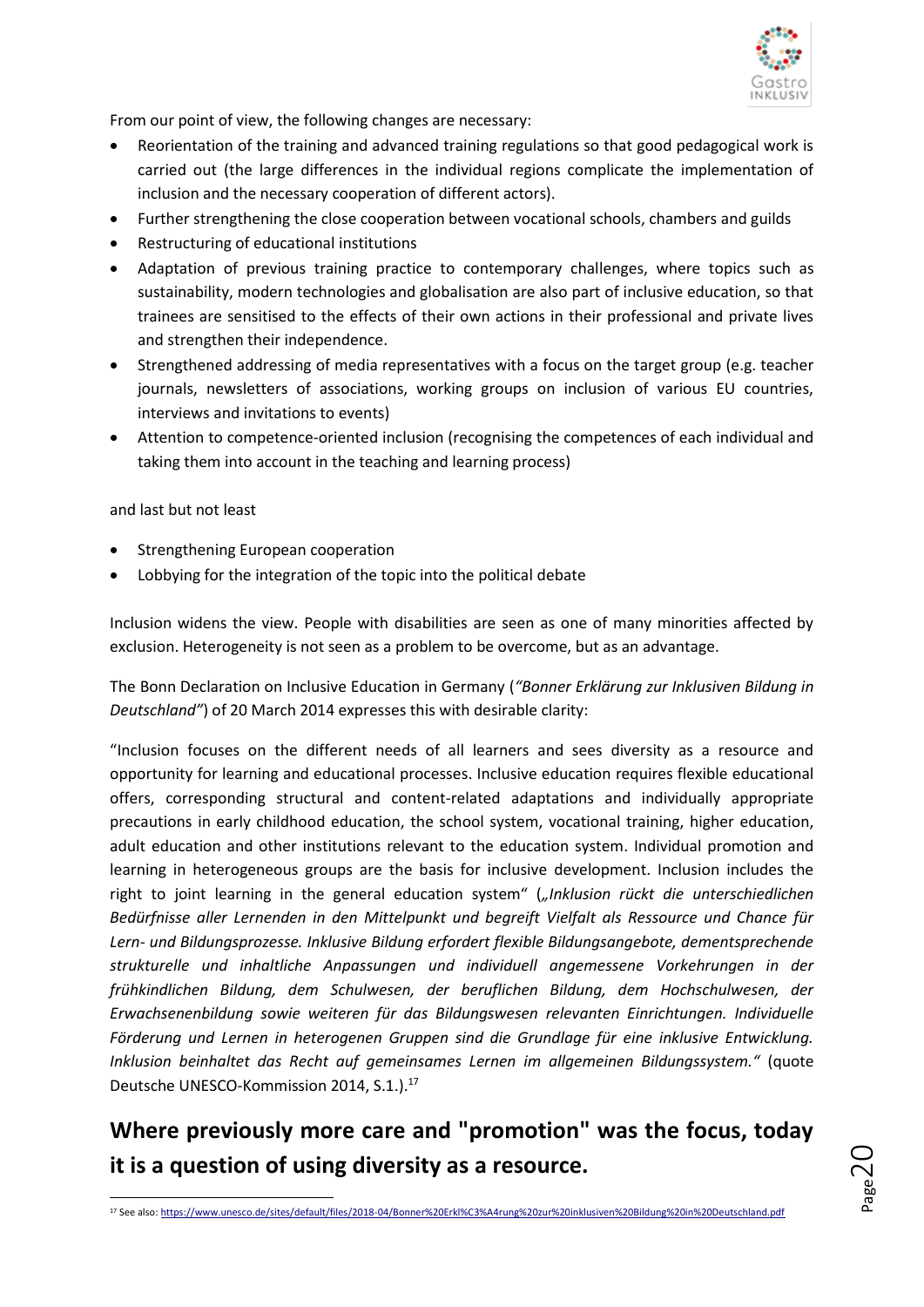

# <span id="page-23-0"></span>**8. Useful links and information**

# **Germany**

- Federal Institute for Vocational Education and Training Inclusion in vocational training, URL: <https://www.bibb.de/de/66304.php>
- New impulses for inclusion in vocational education and training, URL: [https://www.bibb.de/de/pressemitteilung\\_55024.php](https://www.bibb.de/de/pressemitteilung_55024.php)
- Berlin Senate Department for Education, Youth and Family Inclusion compact, URL: <https://www.berlin.de/sen/bildung/schule/inklusion/>
- Bylinski, U. (2015): Routes to inclusive vocational education and training. URL: <https://www.bibb.de/en/26574.php>
- Bylinski, U. / Rützel, J. (2016): Inklusion als Chance und Gewinn für eine differenzierte Berufsbildung. Bundesinstitut für Berufsbildung - BERICHTE ZUR BERUFLICHEN BILDUNG. Bonn. Extract under URL: [http://www.ciando.com/img/books/extract/3763956719\\_lp.pdf](http://www.ciando.com/img/books/extract/3763956719_lp.pdf)
- Easy to read: European standards for making material easy to read and understand, URL: [https://www.easy-to-read.eu](https://www.easy-to-read.eu/)
- UN: Sustainable Development Goals and Disabilty, URL: [www.un.org/development/desa/disabilities/about-us.html](http://www.un.org/development/desa/disabilities/about-us.html)

# **Austria**

- University College of Teacher Education (Pädagogische Hochschule Wien), Büro für inklusive Berufsbildung (BIB), URL: [https://bib.phwien.ac.at](https://bib.phwien.ac.at/)
- "Zeitschrift für Inklusion" Journal with a focus on integrative pedagogy and inclusion, URL: <https://www.inklusion-online.net/index.php/inklusion-online/>

## **Italy**

- Inclusion index (L'Index per l'inclusione), URL: https://moodle2.unime.it/pluginfile.php/10505340/mod\_resource/content/1/index\_inclusione. [pdf](https://moodle2.unime.it/pluginfile.php/10505340/mod_resource/content/1/index_inclusione.%20%20pdf)
- <http://italien-inside.de/das-italienische-schulsystem>